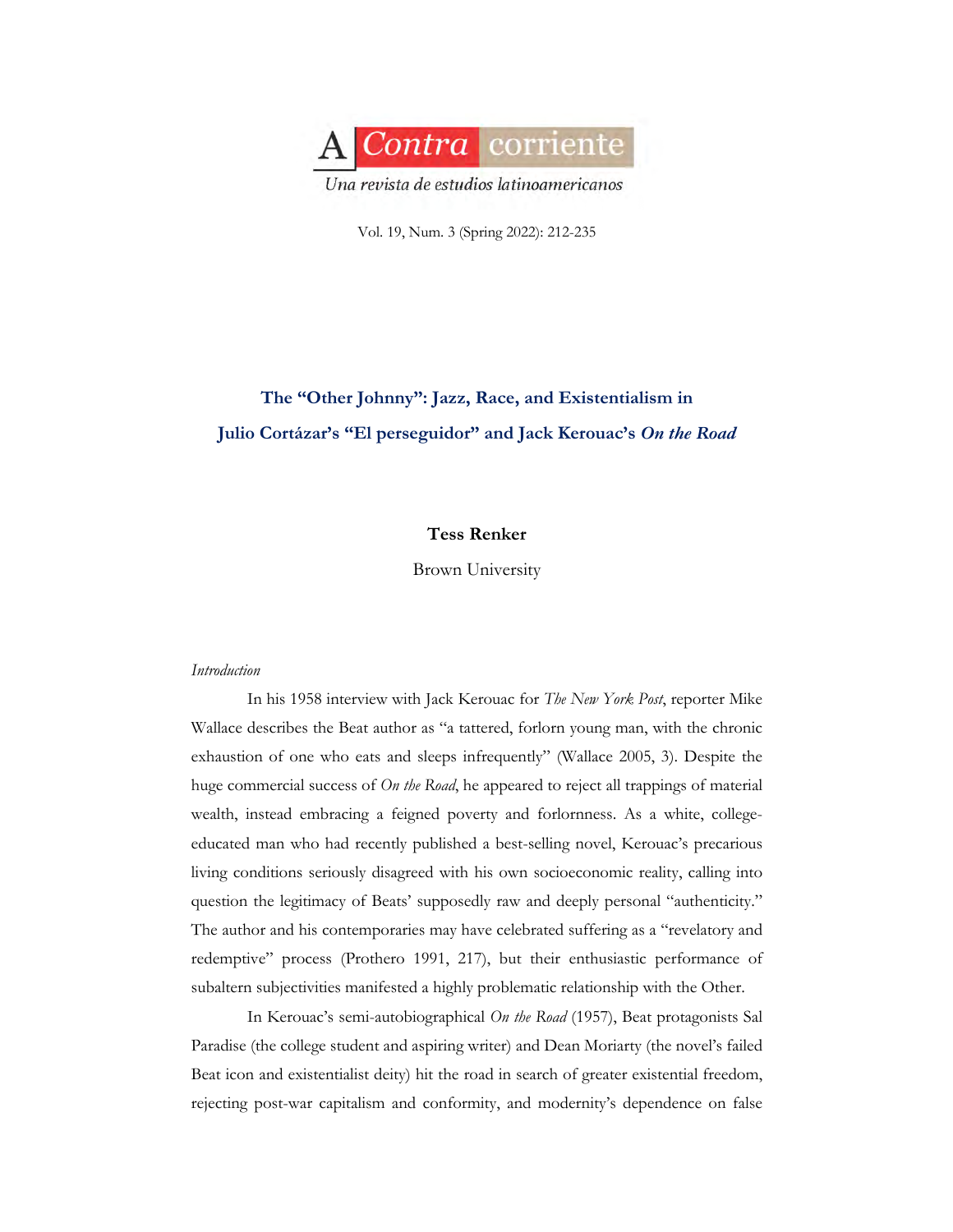"appearances" (Kerouac 265). Their cross-country quest includes numerous experimentations with abject poverty, as well as a series of racially charged encounters with minority characters, whom they construct as existential saints and gods due to their perceived freedom, spontaneity, and denunciation of American capitalism.1 Dean constantly attempts to match and appropriate the perceived existential freedom of those he encounters, using sex, fast driving and alcohol to achieve some form of transcendence. Throughout the novel, he and Sal move from East to West and back again in a dizzying fury of recklessness and misadventure. The pair never quite finds what they are looking for, with Sal entirely abandoning his friend by the novel's end. Nevertheless, their journey proves emblematic of the angst and anxiety felt by the Beats in the wake of the Second World War. As Mark Richardson has argued, it also proves emblematic of the "blindness" exhibited by both the Beats and white liberals with regards to questions of race. Positing minority populations as free, "natural" and unhindered by the strictures of modernity, these non-conformists evidenced a consistently "'imaginary' relation to 'real' men" (Richardson 2001, 226). Their penchant for romanticizing experiences of otherness inherently made it "impossible to see what [was] really happening" in terms of racial injustice and inequality (Richardson 226). While Richardson maintains that the apparent discursive racism of Kerouac's *On the Road* should not be confused with "viciously forthright […] manifestations of American racism," he asserts that Kerouac's consciousness still "registers our national failures like a mirror" (231).

If *On the Road* lays bare national failures to address questions of racial inequality and injustice, it also speaks to the failures of the Beat and existential discourses that informed Kerouac's construction of minority characters and, more specifically, Black jazz musicians. The Beats' proximity and cautious affinity to existentialism is well documented, with the two philosophical movements sharing a similar rejection of middle-class conventions, exaltation of absolute individual freedom, and quest to provide justification for human existence.2 The Beats and the existentialists—both American and European—also shared an interest in the transcendental qualities of jazz music, as well as a disquieting fixation with the perceived existential freedom of Black

<sup>1</sup> With the term "existentialist saint" I refer to those who manage to achieve a superior level of existential transcendence and in turn overcome the hegemony, consumerism and general disenchantment of post-war modernity. I distinguish between "gods" and "saints" only in order

<sup>&</sup>lt;sup>2</sup> See Gloria Murmis' "Intellectual Rejections of Established Society: The Existentialists and the Beats" (1964) for an exhaustive comparison of the two philosophical movements.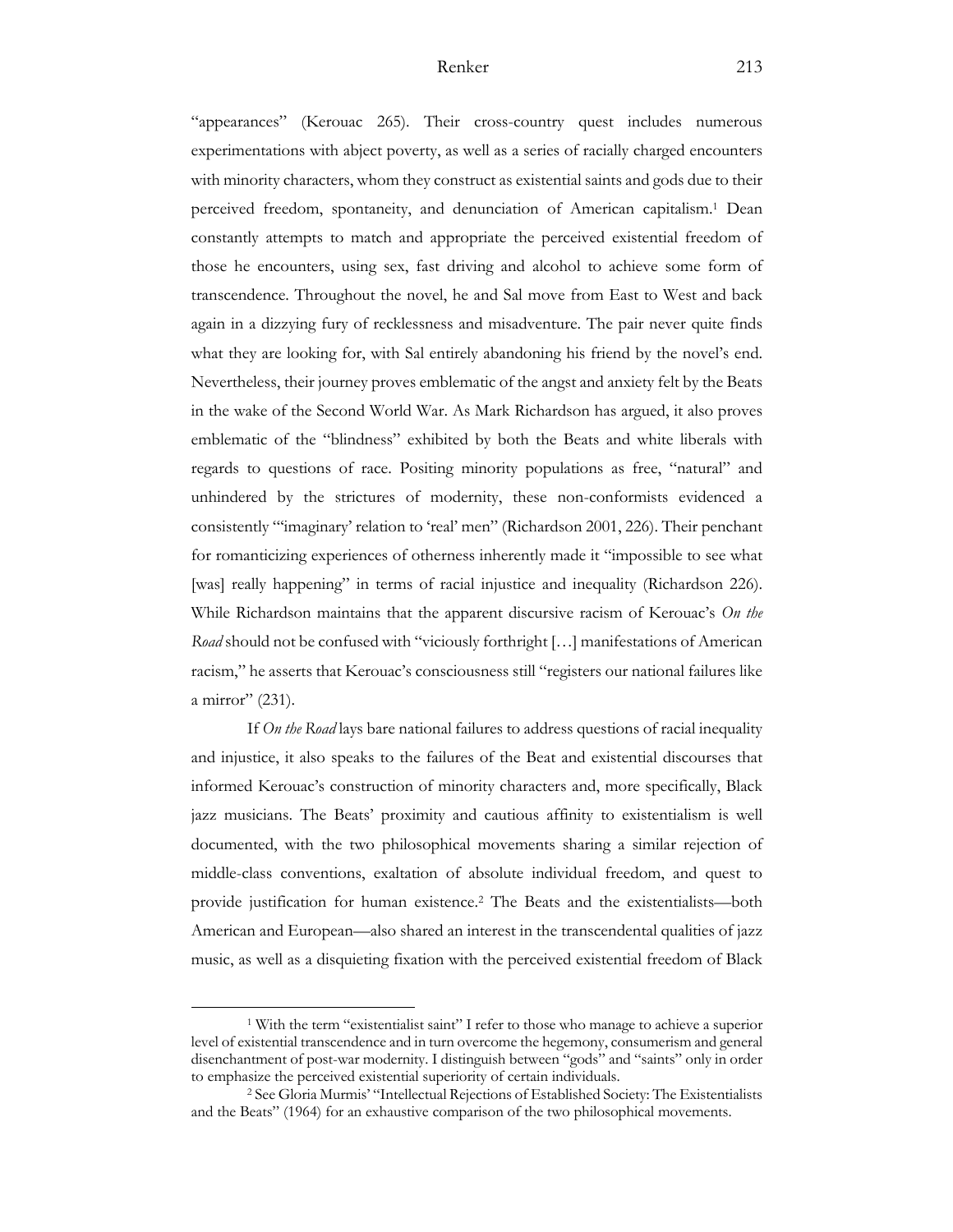jazzmen. As I explain in detail below, Jack Kerouac, Simone de Beauvoir, Norman Mailer, and Jean-Paul Sartre all perceived of jazz in highly racialized terms, often doubting the capacity of white jazz musicians to match the instinctiveness and spontaneity of their Black counterparts. Although to varying degrees of intensity, they also convened in their construction of Black jazzmen as existential saints and gods, revealing the uncomfortable racial undertones of their various quests for universal existential freedom. In each case, the existential transcendence apparently achieved via the performance of jazz was not so much considered a result of the jazzman's genius as it was a unique byproduct of his Blackness. While *On the Road* does not encompass nor represent all of the unique ideological and philosophical bends of these actors, it does offer a stark example of the latent racism tucked beneath their shared romanticization of Blackness and otherness, particularly as expressed through jazz music. The novel, then, may be considered emblematic of white existentialist thinkers' and practitioners' awkward negotiation of questions of whiteness, privilege, and "real" authenticity.

Julio Cortázar also shared the general existential concerns of Beauvoir, Kerouac, Mailer and Sartre. In his 1947 "Teoría del túnel", the Argentine author sketches out the evolution of the novel, ultimately proposing a fusion of surrealism and existentialism that, as Saúl Yurkiévich argues*,* "culmina en un humanismo que no reconoce límites a la posibilidad humana" (29). Yurkiévich notes that Cortázar's brand of existentialism borrowed much from that of Jean-Paul Sartre, with his epigraph to "Teoría del túnel" proving "el apego de Cortázar al existencialismo, sobre todo al sartreano, anticipa su inquietud acerca de la condición humana, sujeta en un mundo desquiciado a un cuestionamiento radical" (18). Cortázar frontally acknowledges this "cuestionamiento radical" when, in this same text, he describes existentialism as a philosophical movement that does not "[cultiva] la soledad como condición auténtica del hombre" but rather assumes it "para transcenderla" (Cortázar 1995, 118). It is this battle to transcend human solitude that lies at the heart of his existential musings: "El hombre se angustia luciferinamente porque *sabe* que le ha sido dado ser más, ser él y también otro, ser-en otro, escapar del solipsismo. El existencialista se asume como soledad huyendo de falsas infinitudes […]" (Cortázar 1995, 118). While it is certainly true that, as Jorge Bracamonte contends, "no hay un diálogo epigonal con los existencialismos, sino una apropiación y reelaboración desde una posición propia" (95), Cortázar's early short fiction still registers the "significant formative influence" of the work of Jean-Paul Sartre (Harris 2009, 7), among others. To be sure, the Argentine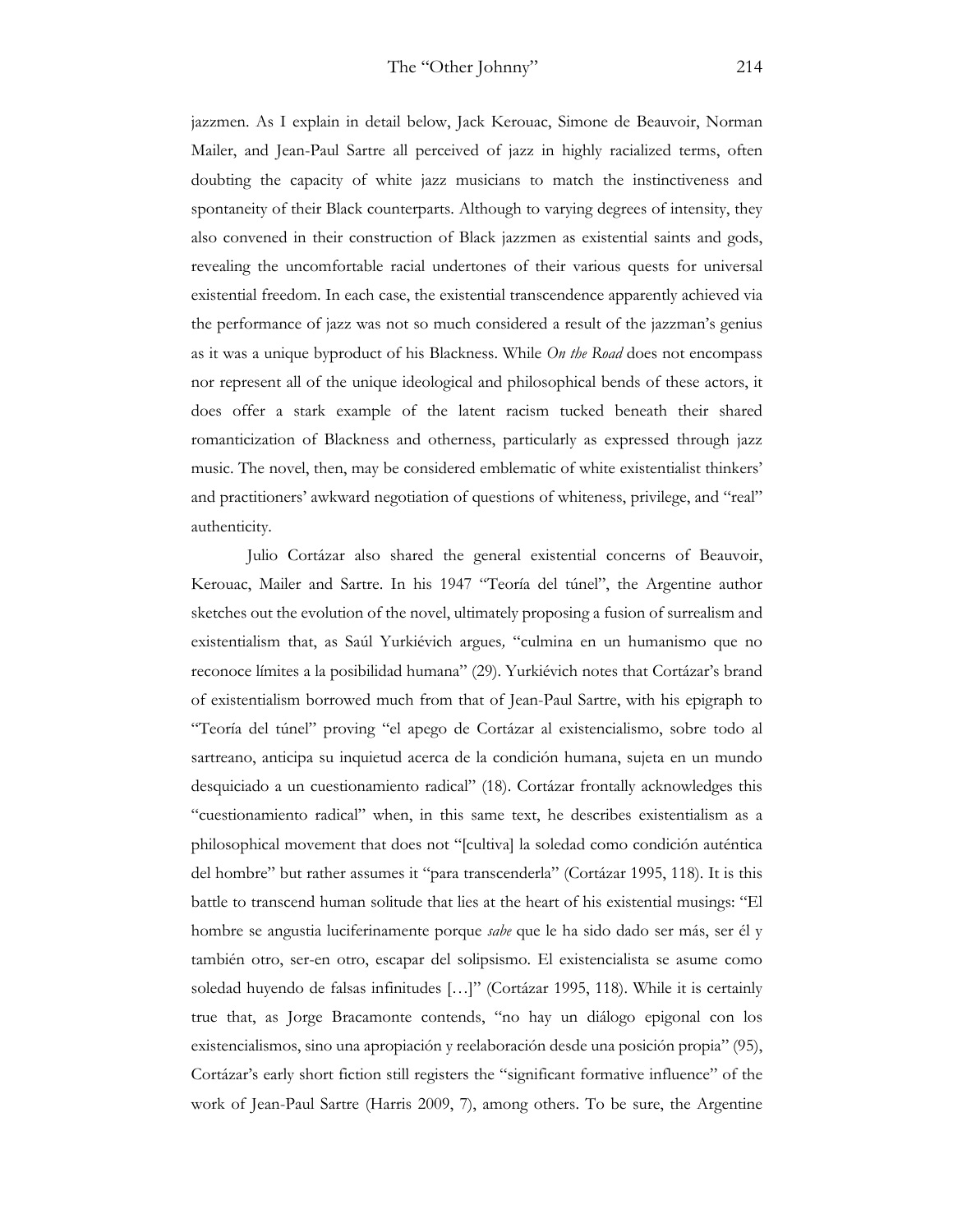author reviewed Sartre's *Nausea* in 1948, where he extolled the heroic existential battle of the work's protagonist, Roquentin.3 Here I do not intend to chart Cortázar's adoption of a Sartrean existentialism, as that would exceed the scope of the present work. Rather, I aim to highlight the author's intimate engagement with mid-century existentialism and, particularly, French existentialists, whose work he read almost at the moment of its publication.

Cortázar's interest in and adoption of existential philosophical currents extended to his own literary production, with his 1959 novella *El perseguidor* serving as an obvious example. The work traces the struggles of Johnny Carter, a talented Black jazz musician afflicted with a series of substance abuse and mental health issues; issues that ultimately provoke his untimely death. Narrated by Bruno, a white jazz critic who endeavors to write an authoritative biography on the musician, Johnny's own existential battle begins to take center stage, much to the chagrin of his biographer. Intent on preserving the validity of his biography—which presents the musician rather onedimensionally—Bruno attempts to contain and suppress Johnny's desperate attempts to transcend metaphysics and chronologicity. Implicit in Bruno's quest is an attempt to characterize the musician's outstanding musical production as a byproduct of his Blackness. Doing so, as Bruno himself eventually admits, involves entirely ignoring Johnny's genius, both musical and philosophical. Despite the narrator-biographer's efforts to contain "the real" Johnny, the musician still manages to make his voice heard via a series of dialogues with Bruno that expose the extent of his existential project.4 Cortázar's Johnny, then, radically differs from Jack Kerouac's racially charged portrayal

<sup>3</sup> "Las páginas en que Roquentin se siente excedido por la náusea, signo objetivo de la destrucción de las formas hasta entonces aceptadas y vividas, y avanza de vértigo en vértigo hasta la escena terrible del jardín botánico […] entran ya en la literatura cono uno de las más admirables esfuerzos del hombre" (Cortázar 1994, 107).

<sup>4</sup> Here and throughout, I will use the term "existential project" in relation to Simone de Beauvoir's conception of the project, which seems to most closely aligned with Cortázar's existential musings in *El perseguidor* as well as the existential project proposed—although never achieved—by Dean in *On the Road.* In contrast to Sartre, Beauvoir grounds the existential project in notions of community, action and "movement towards the other" (93). It is only through this intentioned engagement with the Other that, as Beauvoir's theorizations imply, the existential saint or god—here Dean Moriarty and Johnny Carter—may fully realize his/her respective projects and move towards universal existential freedom: "It is because my subjectivity is not inertia, folding in upon itself, separation, but, on the contrary, movement towards the other that the difference between me and the other is abolished, and I can call the other mine. Only I can create the tie that unites me to the other. I create it from the fact that I am not a thing, but a project of itself towards the other, a transcendence. And it is this power that Camus's Stranger is unaware of: no possession is given, but the foreign indifference of the world is not given either. I am not a thing first but a spontaneity that desires, that loves, that wants, that acts. […] One *is* not the neighbor of anyone; one makes the other a neighbor by making himself [*se faisant*] his neighbor through an act" (93).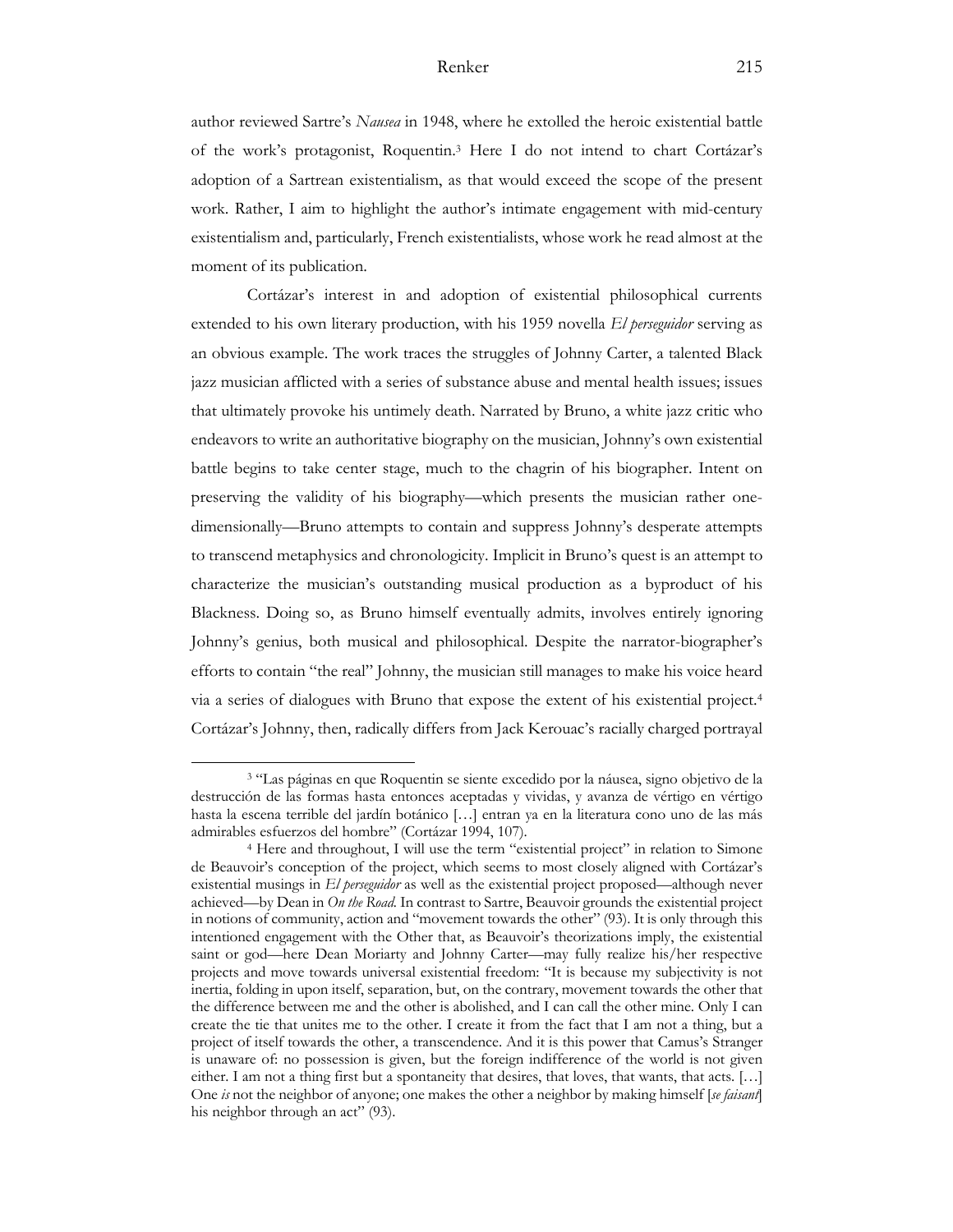of voiceless Black jazzmen*.* While the Argentine's 1959 novella may not reflect a direct response to Kerouac's novel, I argue that it does challenge both the Beats' and the existentialists' characterization of marginalized subjects as "noble savages" turned existential deities. Resurrecting the humanity and agency of Black jazzmen through his intimate portrayal of Johnny Carter, Cortázar dialogues with the existential concerns of his immediate contemporaries while simultaneously calling into question the latent racism of their fixation with Black jazz artists. Reading *El perseguidor* alongside *On the Road,* the present essay aims to tease-out Cortázar's commentary on existentialism's race problem and the clear racial imaginaries tied-up with its theorizations of jazz.

#### *Kerouac, Mailer, and the French existentialists*

Jack Kerouac contextualizes Dean and Sal's multiple cross-country journeys not with elaborate descriptions of known landmarks or common road trip tropes, but rather with the ensemble of characters that the two meet along the way. The cities and towns encountered by the friends serve as intriguing backdrops for their many misadventures, but the two derive greater significance from the communities of forlorn individuals who inhabit them. In Dean Moriarty's attempt to escape chronological time by harnessing the illusive "IT," the people who populate the road serve as obvious, although ineffective, sources of inspiration for his existential project.5 While Dean's tragic childhood and subsequent incarceration for vehicle theft designate him a bona fide peripheral subject in his own right, he still seeks a certain union with those who have experienced an even more oppressive marginality, and who, in turn, personify a more profound existential authenticity. For Dean and, consequently, for Sal, too, subjects who represent racial minorities symbolize the most pure and authentic embodiments of Beat spirituality due to the harsh—and highly romanticized—realities of their marginal existences. In the context of Kerouac's road novel, their perceived exteriority to American capitalism and conformity offer them a decisive advantage over aspiring white rebels and existentialists. In stride with Dean's frequent veneration of Black, Chicano and Mexican characters, even Sal, who comes to parrot Moriarty's own racial imaginaries, lays bare his disillusionment with white culture and his own whiteness: "I walked with every muscle […] wishing I were a Negro, feeling that the

<sup>5</sup> Ben Giamo, is his book, *Kerouac, the Word and the Way*, describes "IT" in the following terms: "The only reprieve from the terminus of chronological time is a high-octane mixture of speed and desire embodied in IT. IT, a transcendent state of pure excitement, stop the felt experience of linear time screeching in its tracks" (29). Dean works to achieve "IT" by experimenting with drugs, sex and fast driving.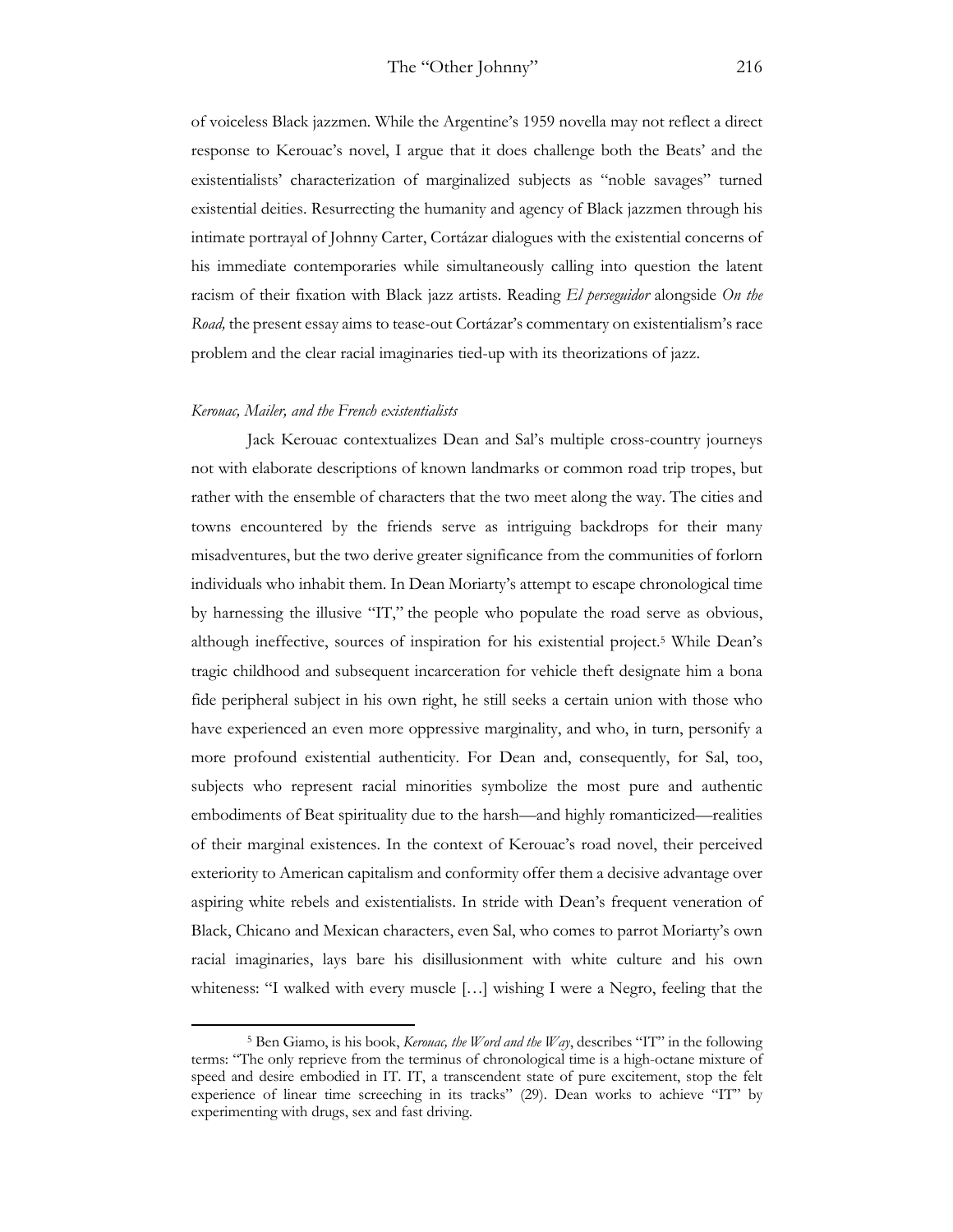best the white world had offered was not enough ecstasy for me, not enough life, joy, kicks, darkness, music, not enough night…I wished I were a Denver Mexican, or even a poor overworked Jap" (96). Here whiteness opposes the "joy, kicks, darkness, music" experienced by racial minorities, rendering the white man a subject nearly incapable of achieving a state of pure existential authenticity. To this end, Kerouac seems to imply that the eventual failure of Dean's existential project is but a function of his racial inferiority.

As Douglas Malcom contends in his study of *On the Road*, Kerouac likely looked to Norman Mailer's concept of the "white negro" for his construction of Dean, which would explain the character's concern for appropriating the "ideology of the cultural dowry" of minority characters (Malcolm 1995, 94). While Mailer was not atypical among American existentialists in his belief that minority populations—and particularly Black communities—possessed an exceptional form of existential freedom due to their experiences of oppression and marginalization, he advanced the idea far beyond the more conservative musings of his contemporaries (Cotkin 2012, 125). Mailer saw cunning acts of courage and, often, violence, as the only way to combat bourgeois evil and advance one's existential freedom. His understanding of America's post-war existential crisis led him to view "black pimps and pushers," for example, as "existential rebels rejecting bourgeois notions of morality and, most importantly, living with an existential awareness of contingency and death" (Cotkin 2012, 125). Yet Mailer's celebration of these existential rebels hinged on their supposed "psychopathic" tendencies and general lack of self-control, with the American existentialist suggesting that Black men—because he limited existential possibilities to men alone— "had been transformed into the psychopathic hipster through centuries of oppressive social conditions" (Cotkin 2003, 194).<sup>6</sup> These "centuries of oppressive social conditions," however, were never quite contextualized nor fully taken into account by Mailer, despite his contention that no degree of assimilation or appropriation of the Black man's condition could truly replicate his experience. Mailer's blindness to the violent

<sup>6</sup> "Knowing in the cells of his existence that life was war, nothing but war, the Negro (all exceptions admitted) could rarely afford the sophisticated inhibitions of civilization, and so he kept for his survival the art of the primitive, he lived in the enormous present, he subsisted for his Saturday night kicks, relinquishing the pleasures of the mind for the more obligatory pleasures of the body, and in his music he gave voice to the character and quality of his existence, to his rage and the infinite variations of joy, lust, languor, growl, camp, pinch, scream and despair of his orgasm" (Mailer 1992, 341).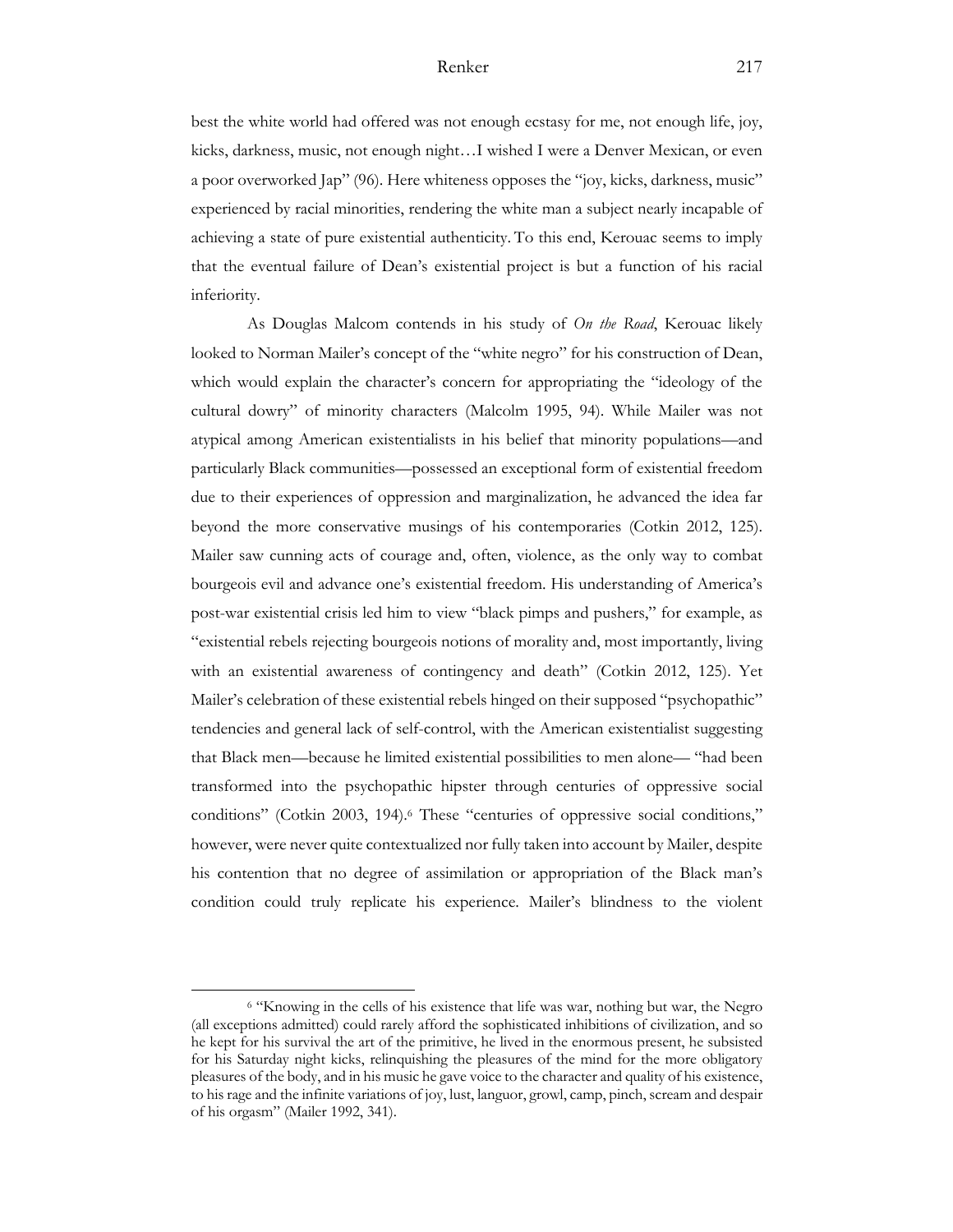complexities of mid-century experiences of Blackness were powerfully expressed in James Baldwin's now infamous response to "The White Negro":

> The world had prepared no place for [the Black man]. Now, this is true for everyone, but in the case of a Negro, this truth is absolutely naked: if he deludes himself about it, he will die. This is not the way this truth presents itself to white men, who believe the world is their and who, albeit unconsciously, expect the world to help them in the achievement of their identity. (279)

As Baldwin makes clear, Mailer's delusion was twofold: the American existentialist was blind to the true extent of his own privilege, and it was this privilege that informed his conflation of racial marginalization with "psychotic" hipness.

If Kerouac constructs Dean as the quintessential "white negro," it is fitting that *On the Road* ends with a symbolic pilgrimage to Mexico City, where he and Sal hope to lose themselves among a sea of "great brown eyes" (Kerouac 284). The trip to Mexico marks the friends' last-ditch effort to appropriate the spiritual vitality of their would-be existential deities through a total immersion in the poverty and marginality they expect to encounter. It also provides several jarring examples of the pair's perpetual misreading and simultaneous silencing of marginalized subjects. Dean looks to Mexico, and Mexico City specifically, as potential wellsprings of extreme existential freedom and true authenticity, despite his and Sal's obvious unfamiliarity with the country and the unique challenges of its working class. <sup>7</sup> As Dean himself suggests, it is not so much Mexico that he finds attractive, but rather that "wailing humanity [that] stretches around the equatorial belly of the world" where you can hear "the same mournful wail by the rotted walls of Cádiz, Spain, that you hear 12,000 miles around in the depths of Benares the Capital of the World" (Kerouac 268). Mexico simply provides the Beat traveler with a convenient gateway to the Global South, which he perceives as an indistinguishable whole defined by its precarity and "essential strain of the basic primitive" (Kerouac 268). To this end, Dean conflates Mexican campesinos' scarcity of material resources with existential authenticity, evidencing his own romanticization of widespread poverty and inequality: "Real beat huts, man, the kind you only find in Death Valley and much worse. These people don't bother with appearances" (265). Reminiscent of Mailer's own theorization of Black "hipness" from afar, the travelers make no attempt to dialog with the forlorn individuals whose "real beat huts" they so admire. Ironically, they do

<sup>7</sup> Dean and Sal seemingly fail to distinguish Mexico from the rest of Latin America, and "the world" for that matter, as evidenced by Dean himself, who upon arriving in Mexico exclaims, "It's the world! We can go right on to South America if the road goes. Think of it! Son-of-a-bitch! Gawd-damn!" (264).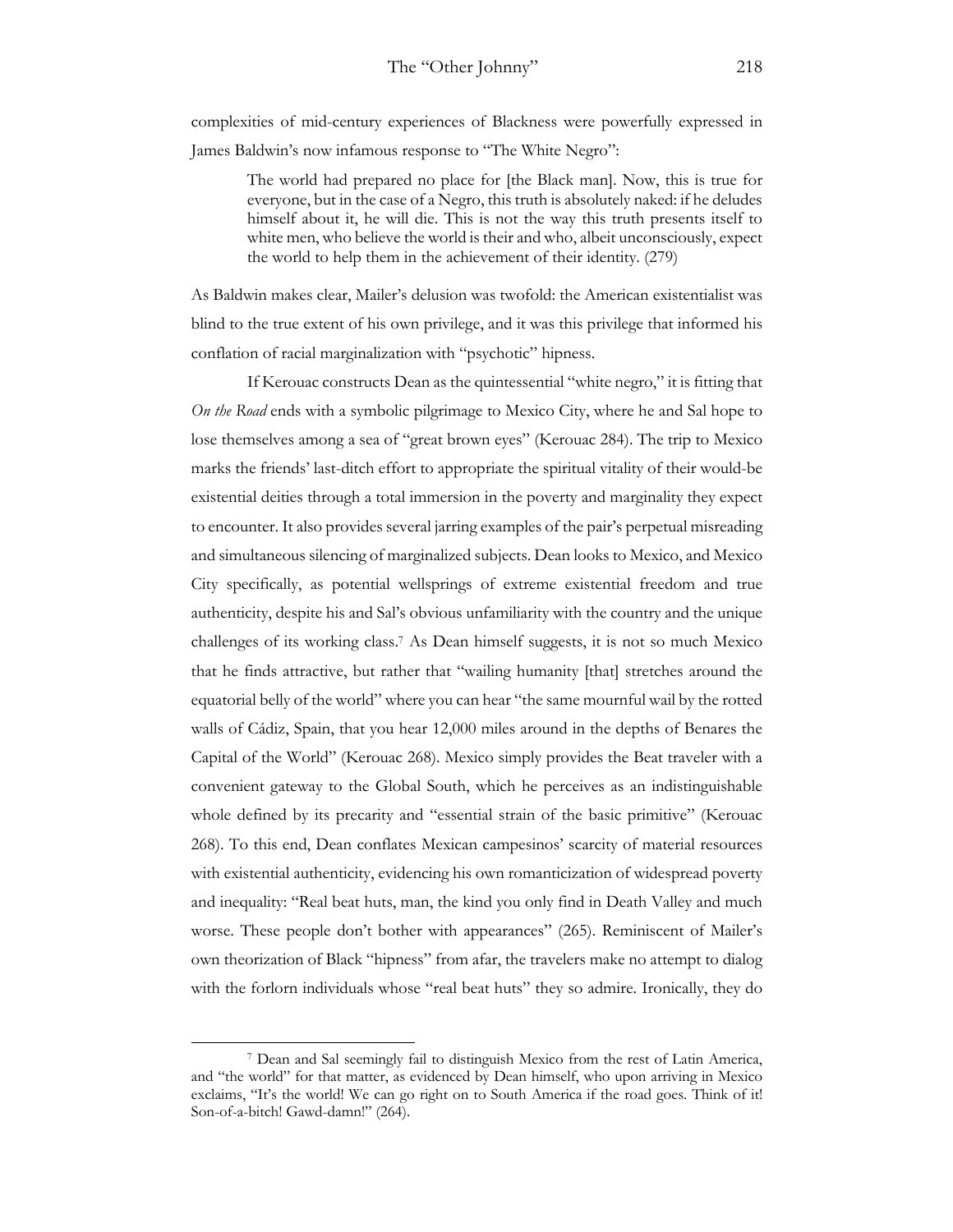succeed in using their broken Spanish to converse with border agents (259) and brothel employees (275), proving that communication would have been possible had they only made the effort. Throughout, Dean's failure to interact with the impoverished Mexicans he so idolizes constructs them as voiceless caricatures of Beat spirituality who become mesmerizing roadside attractions for the adventuring existentialist. While observing several young girls selling crystals along the road, Sal goes to far as to explain that the children—whose "eyes of the Virgin Mother" and "forgiving gaze of Jesus" establish them as potential existential deities—are more "themselves" when silent: "Still [the girls] penetrated us with sorrowful and hypnotic gleam. When they talked they suddenly became frantic and almost silly. In their silence they were themselves" (284). Along the way, Dean fills this silence with his own descriptions of what life must be like for the Mexicans he observes, establishing his own "'imaginary' relation to 'real' men'' (Richardson 2001, 226).8

Entirely persuaded by Dean's fanciful tales, Sal becomes convinced that Mexico City shall provide them with the sort of existential transcendence they had been seeking: "We'd made it, a total of thirteen hundred miles from the afternoon yards of Denver to these vast and *Biblical* areas of the world, and now we were about to reach the *end of the road*" (286, my emphasis). Mexico's largest urban center would have to provide the pair with an orgasmic concentration of the existential deities they had already encountered on the road, allowing for a full appropriation of their "cultural dowry" (Mailer 1992, 340) and, of course, existential freedom. Their eventual arrival promised to offer a final resolution to their "search for freedom of spontaneous action, liberation of spirit, self-willed individualism, and brotherhood" (Giamo 2002, 27), yet the pilgrimage ultimately fails to redeem Dean's disastrous existential project. Instead of finding freedom, authenticity, and enlightenment in the city, the Beat grows anxious to "get back to [his] life" (Kerouac 288). Claiming he must return to New York to divorce his estranged wife, Dean leaves Sal bedridden in Mexico with a mysterious

<sup>8</sup> Dean develops a particularly elaborate tale after observing a three-year old girl who gazes at him from her front yard: "'[…] *Think of it,* being born and living on this ledge—this ledge representing all you know of life. Her father is probably groping down the ravine with a rope and getting his pineapples out of a cave and hacking wood at an eighty-degree angle with all the bottom below. She'll never, never leave here and know anything outside this world. It's a nation. Think of the wild chief they must have! They probably, off the road over that bluff, miles back, must be even wilder and stranger, yeah see the Pan-American Highway partially civilizes this nation on this road. Notice the beads of sweat on her brow,' Dean pointed out with a grimace of pain. 'It's not the kind of sweat we have, it's oily and it's *always there* because it's *always*  hot the year round and she knows nothing of non-sweat, she was born with sweat and dies with sweat"" (Kerouac 284-285).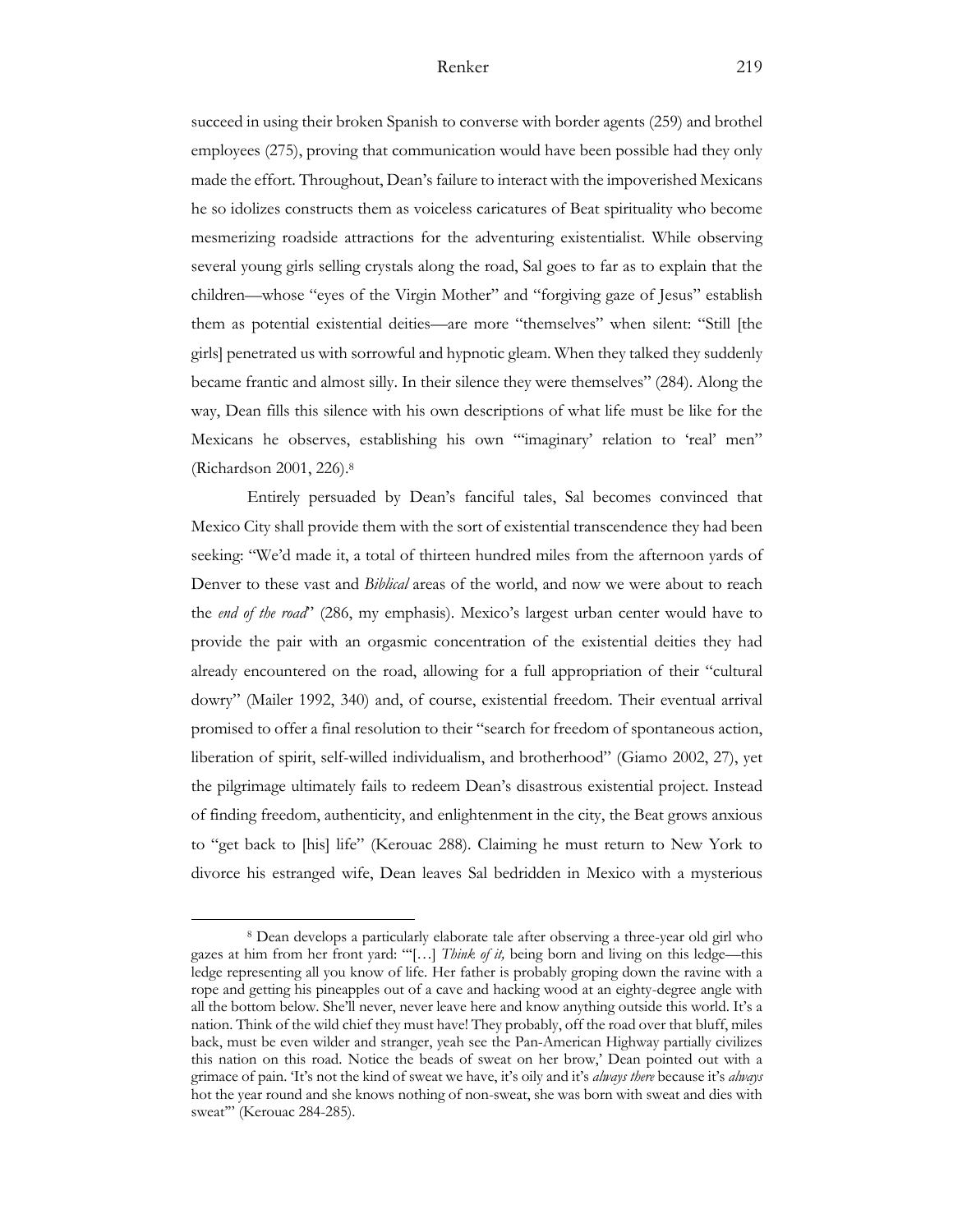fever. After realizing that his friend is in fact "a rat"—and not, then, the existential saint he thought he was—Sal reasons that he "had to understand the impossible complexity of his life" (Kerouac 288), perhaps alluding to the improbability that Dean, a white man, would ever succeed in appropriating the extraordinary existential freedom of the minority subjects he so idolizes. Instead, Sal muses, Dean will "get on with his wives and whores" (Kerouac 288), once again resorting to the cheap thrills offered by sex, substance abuse, and fast driving as he pursues a now wholly impossible transcendence of post-war modernity and chronologicity.

If Mexico City serves as a site of pilgrimage for the friends and, further, marks the decisive end of their journey, the novel's Mexican characters are not necessarily posited as its most promising existential deities. Considering Kerouac's ideological proximity to Mailer, it is perhaps unsurprising that Dean and Sal describe the multiple Jazzmen presented in *On the Road* as true existentialist gods who embody the extreme authenticity and existential freedom the friends unequivocally fail to assume in Mexico. The novel's Black musicians—who appear as only minor characters—serve as essential points of reference for our analysis of Kerouac's racialized understanding of existential freedom and authenticity. While the jazzmen's Blackness would already bestow them with an existential purity unattainable by the white man, Kerouac's similar idolization of other minority subjects inevitably complicates our reading of them. <sup>9</sup> Not unlike the Mexicans encountered along the road, the jazzmen appear not as fully-embodied characters, but rather as God-like subjects who are observed and worshiped from afar, in part due to their racial identities.10 Yet their musical production incites a rapture in Dean that exceeds any joy or fascination he experiences whilst interacting with nonmusician minority subjects, proving that their singularity is more than a simple function of their racial marginalization. In the context of *On the Road,* Black jazzmen are endowed with qualities perpetually unavailable to Dean, despite his unrelenting quest to attain

<sup>9</sup> Although George Shearing was a white jazz musician, I argue that Dean still admires his feigned Blackness and the perceived authenticity of his performance. That is, although Shearing is not Black, his ability to capture and reproduce the essence of the Black jazz artist would, in Dean's eyes, negate the complication of his whiteness. The fact that Shearing is blind further elevates his status as a potential "jazz God," both by marking him as a legitimate "sufferer" and by attributing to him the spirituality and wisdom often assigned to the "seer." To this end, Shearing may represent an example of what Mailer deemed impossible and yet surely craved: the white man's total appropriation of the freedom and suffering supposedly inherent to Blackness. 10 Dean notably refers to George Shearing as "God" in the second part of *On the Road*:

<sup>&</sup>quot;Sal, God has arrived.' I looked. George Shearing. And as always he leaned his blind head on his pale hands" (229).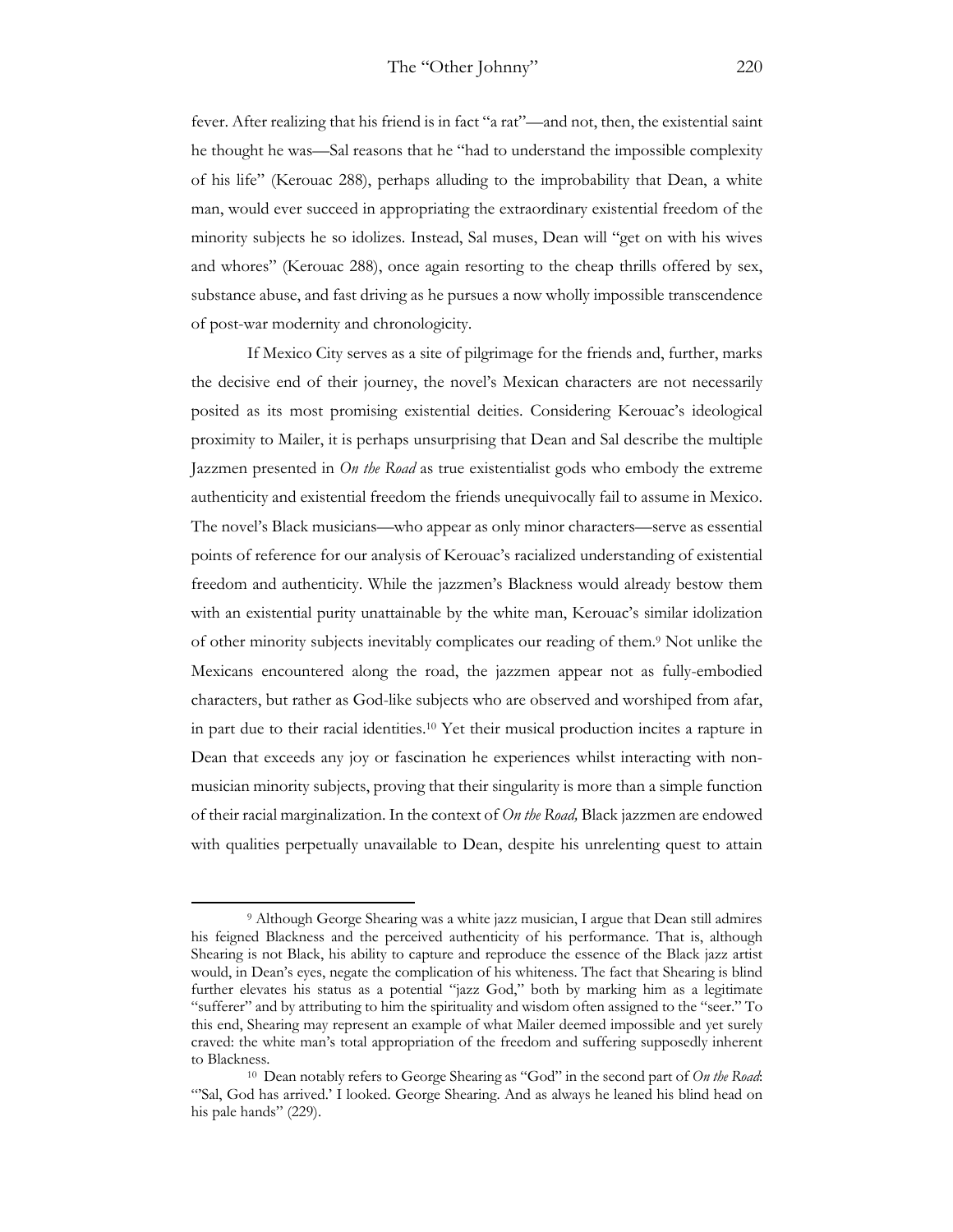them: the capacity to achieve prolonged existential transcendence without risking one's own life, and, most critically, communicate one's experience with others. Jazz, Blackness, and existential transcendence, then, find their ultimate conjugation in Kerouac's Black jazzmen, who advance the perceived existential authenticity of Mexican characters to new extremes.

As a highly racialized artform in the context of a post-war United States, jazz emblemized a particular mode of existential freedom derived from the assumed madness, spontaneity, and irrationality of its Black practitioners in particular. Douglas Malcolm notes that throughout Kerouac's literary career he appeared to celebrate jazzmen not for the "genius" of their artistic production, but rather for "the unavoidable implication that the audible content they create derives not from rational thought but from visceral spontaneity" (96). For Kerouac's protagonist, listening to live jazz performances takes the form of a religious experience, with the Beat trying everything possible to appropriate the existential freedom and transcendence he claims to recognize among Black jazzmen. While traveling through California, Sal narrates a particularly jarring episode at a jazz club, where he and Dean rush to hear the "wild" performance of a Black brass band:

The behatted tenorman was blowing at the peak of a wonderfully satisfactory free idea, a rising and falling rift went from 'EE-yah!' to a crazier 'EE-de-leeyah!' and blasted along the rolling crash of butt-scared drums hammered by a big brutal Negro with a bullneck who didn't give a damn about anything but punishing his busted tubs, crash, rattle-ti-boom, crash. Uproars of music and the tenorman *had it* and everybody knew he had it. Dean was clutching his head in the crowd, and it was a mad crowd. They were all urging that tenorman to hold it and keep it with cries and wild eyes, and he was raising himself from a couch and going down again with his horn, looping it up in a clear cry above the furor. A six-foot skinny Negro woman was rolling her bones at the man's hornbell, and he just jabbed it at her 'Ee! ee! ee! (Kerouac 186-187)

From the jazzman to his Black patrons, jazz and Blackness are defined in terms of violence, madness and an animalistic lack of discourse. Conjugating jazz, blackness and irrationality, Sal describes the tenorman not as a musician but rather as a "big brutal Negro" (187) who does not play the tenor but "punishes" it, all before a crowd of Black patrons who share and reflect his madness. Dean attempts to explain the significance of the jazzmen's music through an elaborate description of how they find, keep, and sustain "IT." Yet his acknowledgment of the musicians' supposed ability to transcend the constraints of linear chronologicity does not redeem his consistent objectification and animalization of Black jazzmen, who he paints as highly instinctual and wholly irrational individuals. If Dean defines the jazzmen as vaguely spiritual beings who are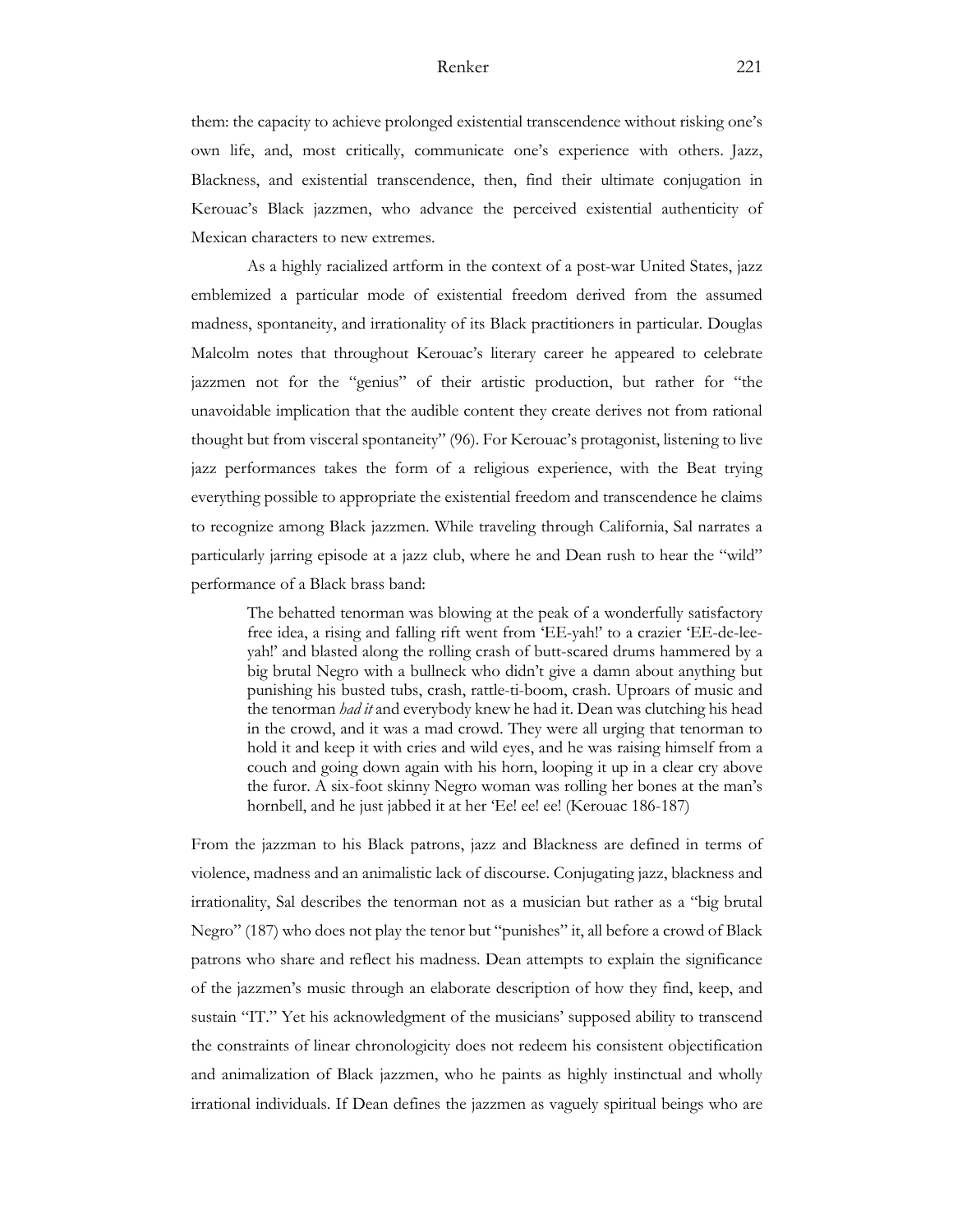"filling empty space with the substance of our lives" (195), he still reduces their music to the artless confluence of brute force and "not giv[ing] a damn" (Kerouac 187).11 Their finding "IT," then, becomes rather accidental; it is the random consequence of "blowing at the peak of a wonderfully satisfactory free idea" (Kerouac 186) that is not so much an "idea" as it is a burst of Blackness.

Of course, Kerouac and his Beat contemporaries were not alone in their association of jazz—and, particularly, Black jazz—with existential freedom. Norman Mailer, too, idolized Black jazz and blues artists whom he fit to his broad conceptualization of the Black "hipster psychopath." To be sure, his conception of the hipster largely stemmed from his observations of the New York jazz scene during the 1950's, with the American existentialist crediting the artform for producing the "presence of Hip as a working philosophy in the sub-worlds of American culture" (Mailer 1992, 340). Describing jazz as an orgasmic force capable of translating and communicating existential concerns to others—and even whites—Mailer's theorizations do not differ so much from Dean's own musings:

For jazz is orgasm, it is the music of orgasm, good orgasm and bad, and so it spoke across a nation, it had the communication of art even where it was watered, perverted, corrupted, and almost killed, it spoke in no matter what laundered popular way of instantaneous existential states to which some whites could respond, it was indeed a communication by art because it said, 'I feel this, and now you do too. (Mailer 1992, 341)

Unlike Kerouac's protagonists, Mailer managed to identify jazz and blues as genres intimately connected to multi-generational experiences of suffering and oppression, yet his celebration of the artforms' existential possibilities perhaps deliberately overlooked

<sup>11</sup> This racist portrayal of Black jazzman stands in stark contrast to the nuanced renderings produced by many of Kerouac's Black contemporaries. In his 1952 existential novel, *Invisible Man*—published some five years before *On the Road* (1957)—Ralph Ellison "presented the blues and existentialism as complementary forms of expression: one can hear music in existential philosophy and *read philosophy in the music of blues*" (Cotkin 2003, 175, my emphasis). Writing as a Black man with intimate knowledge of the Jim Crow South, Ellison's depiction of jazz and blues took full stock of the genres' historical significance and subversive nature, as well as its ability to communicate truths relevant to humanity more generally. Moreover, in the novel's opening scene, Ellison's protagonist expresses his respect for Black trumpeter Louis Armstrong in a way that runs entirely counter to Kerouac's unhinged meditations on Black jazz artists' supposedly "psychopathic" qualities: "[Armstrong has] made poetry out of being invisible. I think it must be because he's unaware that he *is* invisible" (8). Making poetry out of his own experience of racial marginalization and rejecting his own invisibility by refusing to construct himself as such, Ellison's Louis Armstrong—who still achieves the sort of existential freedom and transcendence yearned for in *On the Road*—is a far cry from Kerouac's jazzmen, who "blow" and rage into an inarticulable existential oblivion.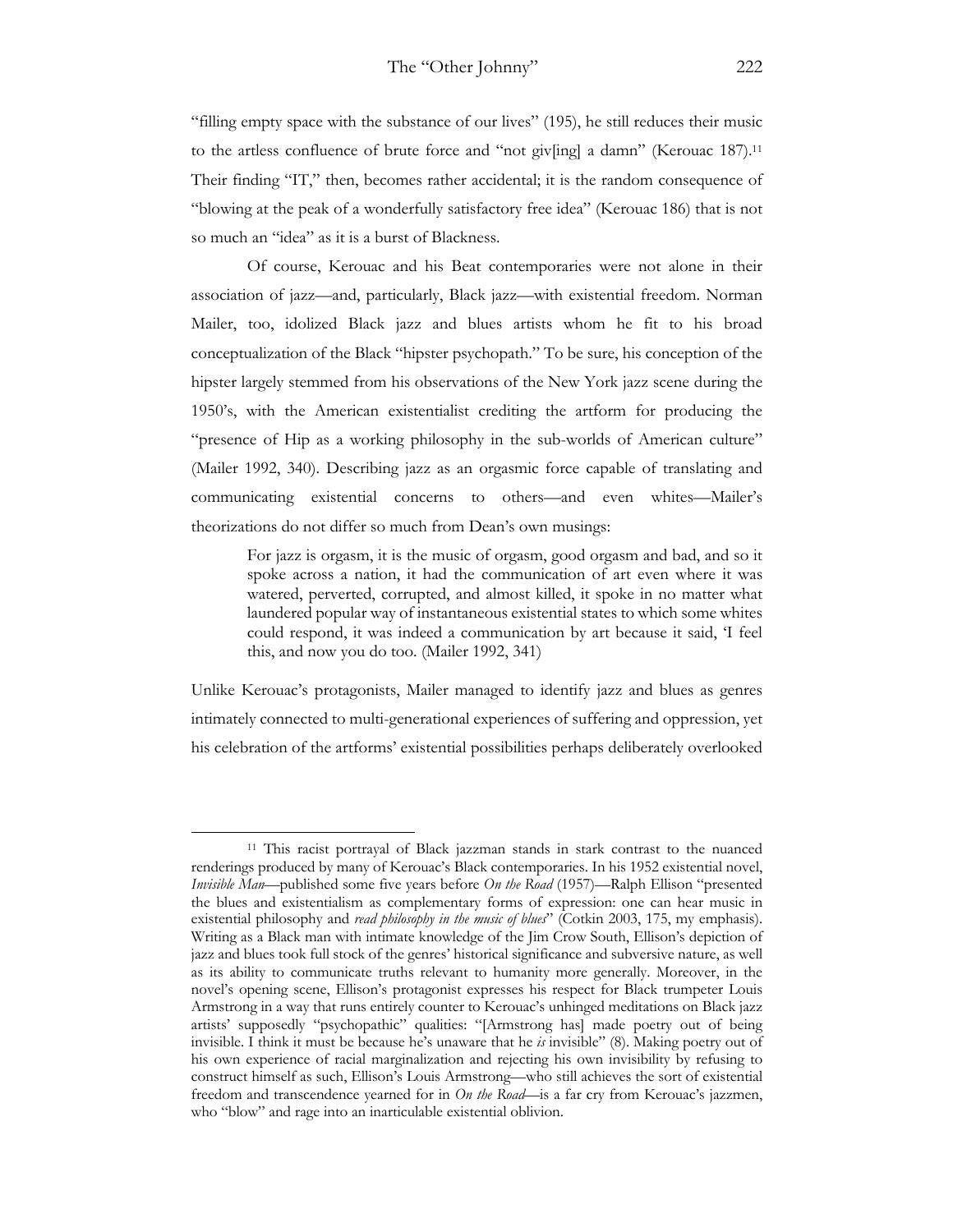the intentionality and nuance of Black artists.12 Worse still, he conceived of Black experiences as irreconcilable with universal human experiences, generally reducing "blues [and] black life to mere pathological categories" (Cotkin 2003, 195). Cotkin argues that Mailer only succeeded in mirroring the identity-fixing of the white racist, downplaying "acts of quiet resistance and necessary submission [and] the humanity of complex individuals attempting to cope with the black experience in Jim Crow racist America" (Cotkin 2003, 195).

Unfortunately, this uncomfortable racialization of jazz and blues music was not necessarily unique to white Americans. In his 2001 study of Jean-Paul Sartre, Simone de Beauvoir and the Paris jazz Scene, Collin W. Nettelbeck contends that towards the end of his life, Jean-Paul Sartre associated jazz with "spontaneity, perpetual originality and self-renewal, and the capacity to unite musician, instrument, and music into a single future-oriented act" (173). But even in Sartre's existentialist novel *Nausea* (1938), the existentialist "linked together African-American blues and existentialism" (Cotkin 2003, 162). Roquentin's multiple encounters with Sophie Tucker's jazz record *Some of These Days* (1910) provide a haven from the protagonist's reoccurring nausea and facilitate his momentary transcendence of the temporal contingencies of existence.13 Yet despite the song's pivotal role in the novel, Sartre confuses Russian artist Sophie Tucker for a "Negress," and Black composer Shelton Brooks for a "New York Jew." While both a "Negress" and a "New York Jew" undoubtedly represent marginalized subjects, Sartre's decision to assign the song's authorship to a white man—instead of the Black man who actually wrote the piece—seems to betray an assumed intellectual hierarchy, where the

<sup>12</sup> Ted Gioia's description of the blues' employment as a vehicle of remembrance and resistance underscores the gravity of Mailer's shortcomings: "If the work song reflects rhythm as a source of discipline, the blues represents the other side of African rhythms, the Dionysian side that offered release. More than any of the other forms of early African American music, the blues allowed the performer to present an individual statement of pain, oppression, poverty, longing, and desire. Yet it achieved this without falling into self-pity and recriminations. Instead the blues offered a catharsis, an idealization of the individual's plight, and, in some strange way, an uplifting sense of mastery over the dire circumstances typically recounted in the context of these songs. In this regard, the blues offers us a psychological enigma as profound as any possessed by classical tragedy" (11-12).

<sup>13</sup> "She sings. So the two of them are saved: the Jew and the Negress. Saved. Maybe they thought they were lost irrevocably, drowned in existence. Yet no one could think of me as I think of them, with such gentleness. No one, not even Anny. They are a little like dead people for me, a little like the heroes of a novel; they have washed themselves of the sin of existing. Not completely, of course, but as much as any man can. The idea suddenly knocks me over, because I was not even hoping for that anymore. I feel something brush against me lightly and I dare not move because I'm afraid it will go away. Something I didn't know any more: a sort of joy / The Negress sings. Can you justify your existence then? Just a little? I feel extraordinarily intimidated" (Sartre 2007, 177).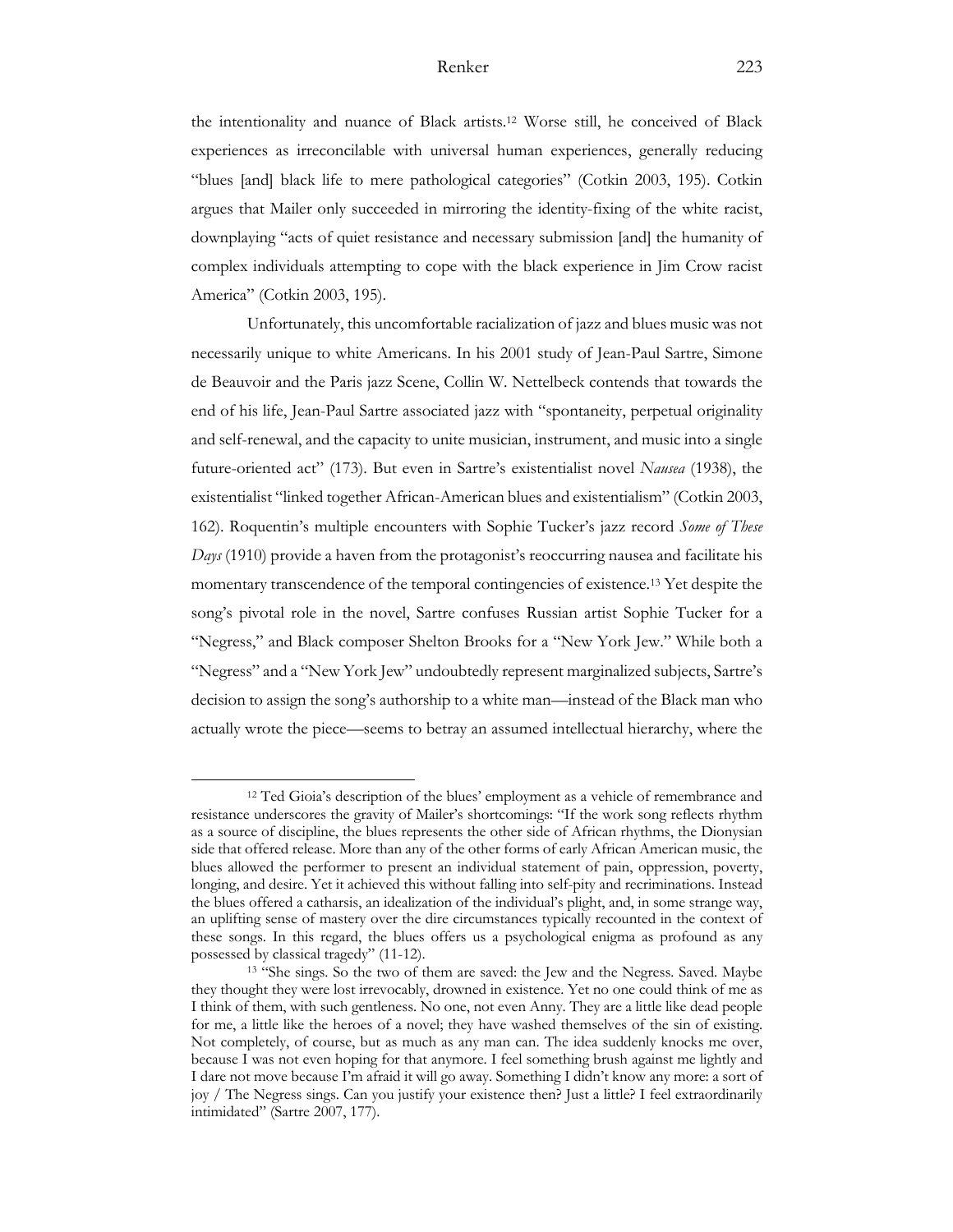Black man (or woman) is reduced to the spontaneous performer of jazz and not, then, the *author* of music. Sartre's subtle positioning of jazz as a function of Black spontaneity—and not, then, Black intellectual activity—speaks to the fact that both Sartre and Simone de Beauvoir deemed jazz an explicitly Black art form (Nettelbeck 2001, 177). *The Second Sex* author even went so far as to openly criticize white jazz artists, who she claimed were incapable of capturing the spontaneous "essence" of black musicians (Nettelbeck 2001, 179), a contention held by many patrons of the Paris jazz scene in the first half of the twentieth century (Strauss 1965, 584). The pair likely would have agreed with Olivier Despax who, although writing in 1959, claimed in an issue of *Hot Jazz* that "[N]egro musicians have a unique character: a spirit of their own, one which the whites lack, a kind of ferocity of rhythm, a violence which they call 'swing.' They also have a great deal of sensitivity, but a brutal sensitivity, absolutely not the sensitivity of whites" (Despax qtd. in Strauss 583).

In light of Mailer's and French existentialists' quiet racialization of jazz, Kerouac's portrayal of black artists is neither revelatory nor surprising. The jazzman's subjectivity, agency, and intentionality disappear behind the Beat author's insinuation that jazz would be but another stale (white) artform if not for the Blackness of its practitioners. For Kerouac, jazz music's perceived "capacity to unite musician, instrument, and music into a single future-oriented act" (Nettelbeck 2001, 173) is not born from musical genius nor innovation, but rather from the spontaneous conjugation of multiple racial, cultural and socioeconomic factors, over which the jazzman has almost no control. Upon encountering the trumpet or saxophone, Mailer's "negro" finds the necessary vehicle through which to express and communicate his existential freedom, thus morphing into the jazz gods so venerated by Dean and Sal. "Musician, instrument, and music" certainly form a "single future-oriented act," but for Kerouac and his contemporaries, this exhibition of existential transcendence is the result of violent spontaneity and not, as Cortázar will argue, an intentioned gesture aimed at communicating broader misgivings about race, inequality, and the crushing demands of modernity.

#### *Corázar's Other Jazzmen*

In *El perseguidor* (1959), Cortázar's Johnny Carter very closely resembles the "jazz gods" that Sal and Dean encounter on the road, including famous bop movement innovator, Charlie Parker. In his article "The Historical Dimension in Julio Cortázar's 'The Pursuer'" (1979), Robert W. Felkel painstakingly tracks the similarities between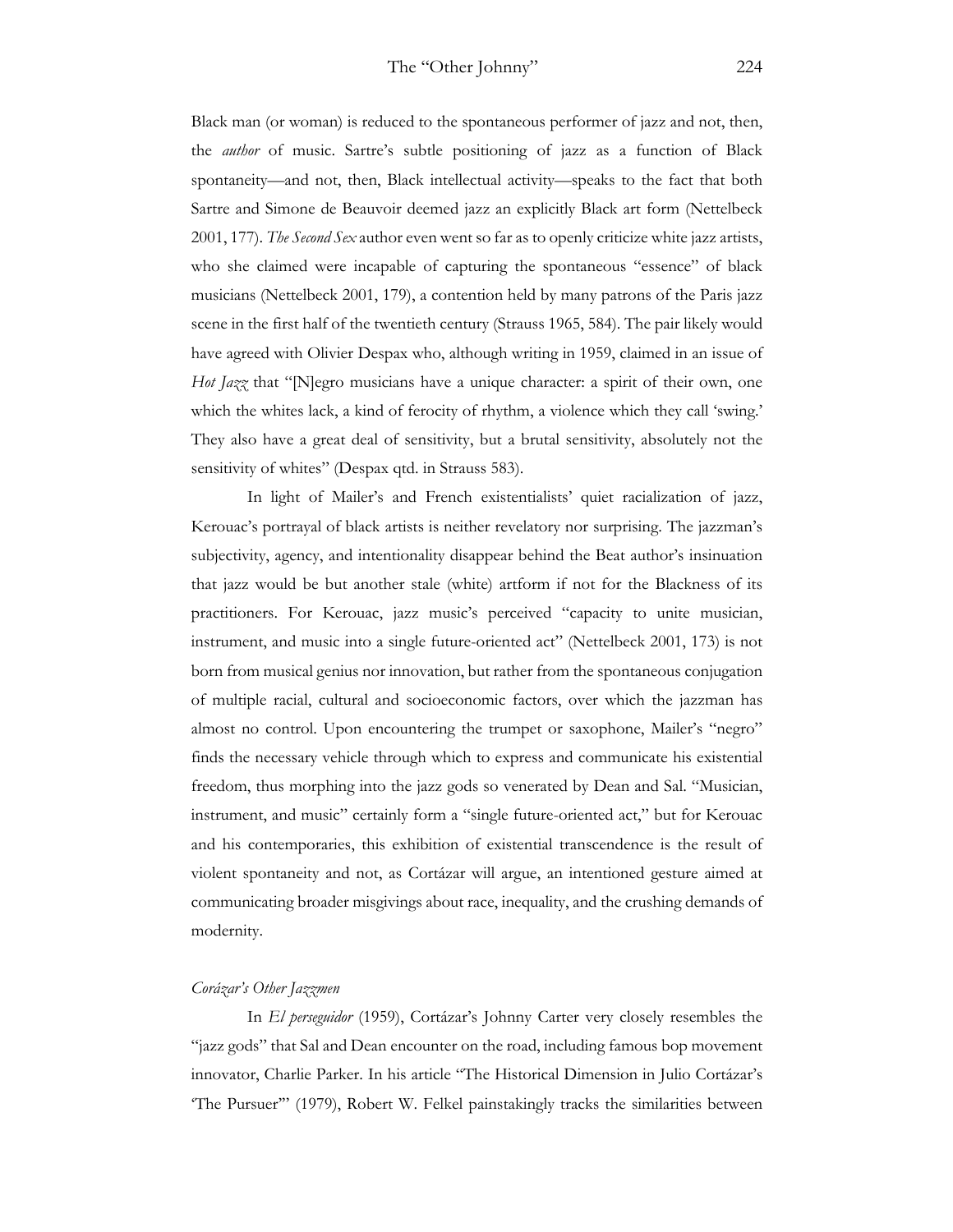Cortázar's Johnny and Charlie Parker, concluding that the novel's most iconic scenes— Johnny's performance of "Amorous", the fire at the hotel, Bee's death, and Tica's account of Carter's own death—very accurately depict real-life events. Charlie Parker an American musician whom Kerouac saw perform live on multiple occasions receives a brief mention in *On the Road* as Dean outlines the history of "great bop innovators" (Kerouac 228). Dean's surprisingly coherent explication of the history of bop posits Parker as something akin to the movement's founding father, who he describes as "that gloomy, saintly goof in whom the history of jazz was wrapped" (228).14 Moreover, Charlie Parker's own 1949 visit to France—where he and his music were widely celebrated on the Paris jazz scene—ties him to the jazz-enthusiast French existentialists mentioned above. Parker, then, fits both chronologically and stylistically with the group of jazz artists explicitly mentioned in *On the Road*, as well as those idolized by Beauvoir, Mailer and Sartre, among others. Serving as a stand-in for the sort of black jazz artists simultaneously celebrated and poorly interpreted by existentialist thinkers from both sides of the Atlantic—including the Beats—Cortázar's Johnny Carter is nevertheless endowed with a voice and subjectivity entirely absent from the works of many (white) mid-century authors and thinkers. The Argentine author employs his fictional jazzman as a litmus test to measure the inherent racism and exploitative tendencies of his white followers, and in doing so exposes him to the sort of violence—both discursive and symbolic—likely encountered by the real Charlie Parker. Never allowing his protagonist to entirely fall victim to the malice of parasitic jazz fans and existentialists, Cortázar allows his Johnny to define himself against the

<sup>14</sup> Kerouac's version of Charlie Parker serves as a particularly illustrative example of the racial imaginaries of a wide variety of existentialist thinkers and creators. Despite identifying Parker as a musical innovator and obvious leader of the bop movement, *On the Road's* depiction of the jazzman's "early days" unsurprisingly celebrates the poverty and precarity of the musician's upbringing. Kerouac's narrator ultimately suggests that these conditions—and not, then, Parker's genius—produced the profoundly original jazz that would make him a music legend. Dean recalls Parker as "a kid in his mother's woodshed in Kansas City, blowing his taped-up alto among the logs, practicing on rainy days, […] his early days when he flipped and walked around in a circle while playing" and contends that "when he held his horn high and horizontal from his mouth he blew the greatest" (228). It is only later in life and, presumably, upon achieving the type of commercial success that would take him away from his mother's woodshed, that "his hair got longer and he got lazier and stretched out, his horn came down half-way; till it finally fell all the way and today he wears thick-soled shoes so that he can't feel the sidewalks of life […] and he blows cool and easy getout phrases" (228). Dean's, then, is a starkly one-dimensional Charlie Parker, whose musical authenticity only exists so long as he embodies the poverty and racial marginalization of his youth.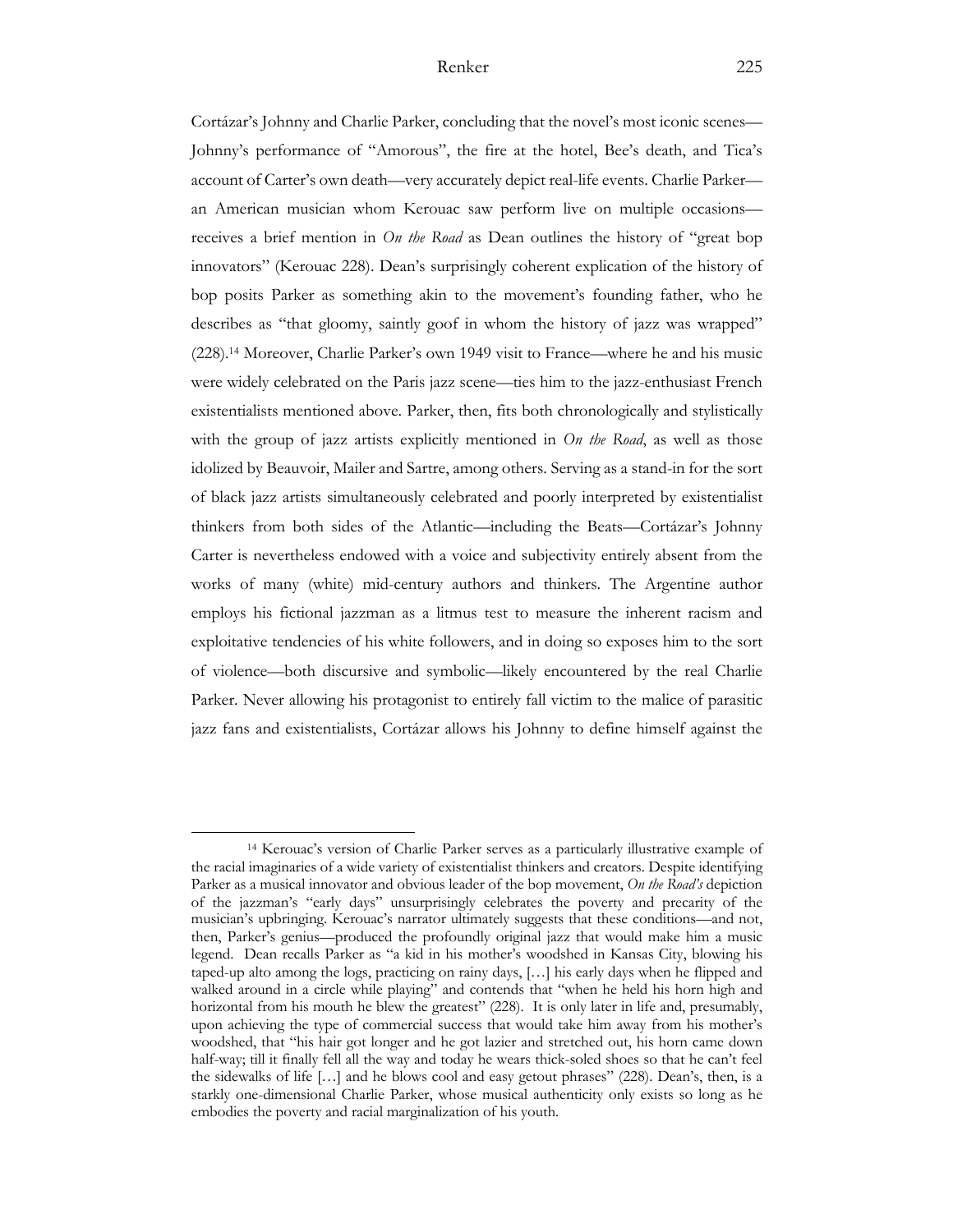representations proportioned by his many "admirers," even as he still tries to help them achieve existential transcendence.15

Johnny Carter's most devoted and parasitic follower is undoubtedly his biographer, Bruno, who is also the narrator of *El perseguidor.* While many of Carter's other friends indulge his "madness" and reckless behavior, the jazz critic works to diffuse and contain the musician's outbursts, which we learn are not bouts of madness but rather symptoms of a prolonged search for existential freedom and the transcendence of chronologicity. Bruno may care for the jazzman's personal safety and well-being, but his primary objective is to preserve the authority of his forthcoming biography, in which he presents Johnny as a brilliant musician and jazz artist who is, however, entirely one-dimensional. His text reduces Johnny's life and work to a "plano meramente estético" (Cortázar 37), erasing all traces of his troubled behavior and wholly dissociating the musician from his music. As Bruno himself admits, the biography "no dice la verdad sobre Johnny (tampoco miente), sino que se limita a la música de Johnny" (31), with "verdad" he excludes representing the very essence of the jazzman's musical production. Bruno's reduction of Johnny's jazz to a "plano meramente estético" (37) proves wildly inappropriate, particularly since the musician's jazz—as becomes increasingly clear over the course of the novella—is but a symptom of an existential quest to exceed the confines of a suffocating post-war modernity. Yet the biographer's uncomfortable translation of Johnny is only further complicated by his frequent employment of racial slurs. Bruno refers to his subject as a "mono salvaje" (30) and "[un] chimpancé que quiere aprender a leer" (25), later stating that the musician lacked "la menor conciencia […] de las dimensiones de su obra" (36). Cortázar's protagonist is defined by Bruno as a jazz artist whose musical production is inherently entangled with mid-century notions of Blackness, with the biographer employing the

<sup>15</sup> In his article on the function of jazz in *El perseguidor,* Andrés González Riquelme argues that the novella not only employs jazz as its narrative motor but is actually "*maquinado*  por el jazz" (33). According to this reading, jazz may be understood as a sort of "method," that in the case of *El perseguidor* "desencadenó la producción de todo un relato" (34) based, as González Riquelme contends, on a series of improvisations, "fugas" and searches for "el medio." While the present work seeks to consider the jazz's appropriation by mid-century existentialists, the article's conceptualization of the novella's underlying "máquina-musical" appears to support my reading of *El persesguidor*'s as a text that attempts to rupture existing existentialist discourses. González Riquelme's description of the potentially subversive qualities of jazz—which he likewise recognizes in Cortázar's work—proves particularly evocative: "Todo el jazz, toda su historia, es un constante abrir posibilidades para líneas de improvisación cada vez más libres. Allí donde de pronto se produce una obstrucción de los flujos, allí donde la música se estanca en formas anquilosadas, aparecen músicos revolucionarios que aseguran la fuga de la música y la apertura de nuevas y múltiples posibilidades de continuidad y proliferación" (38).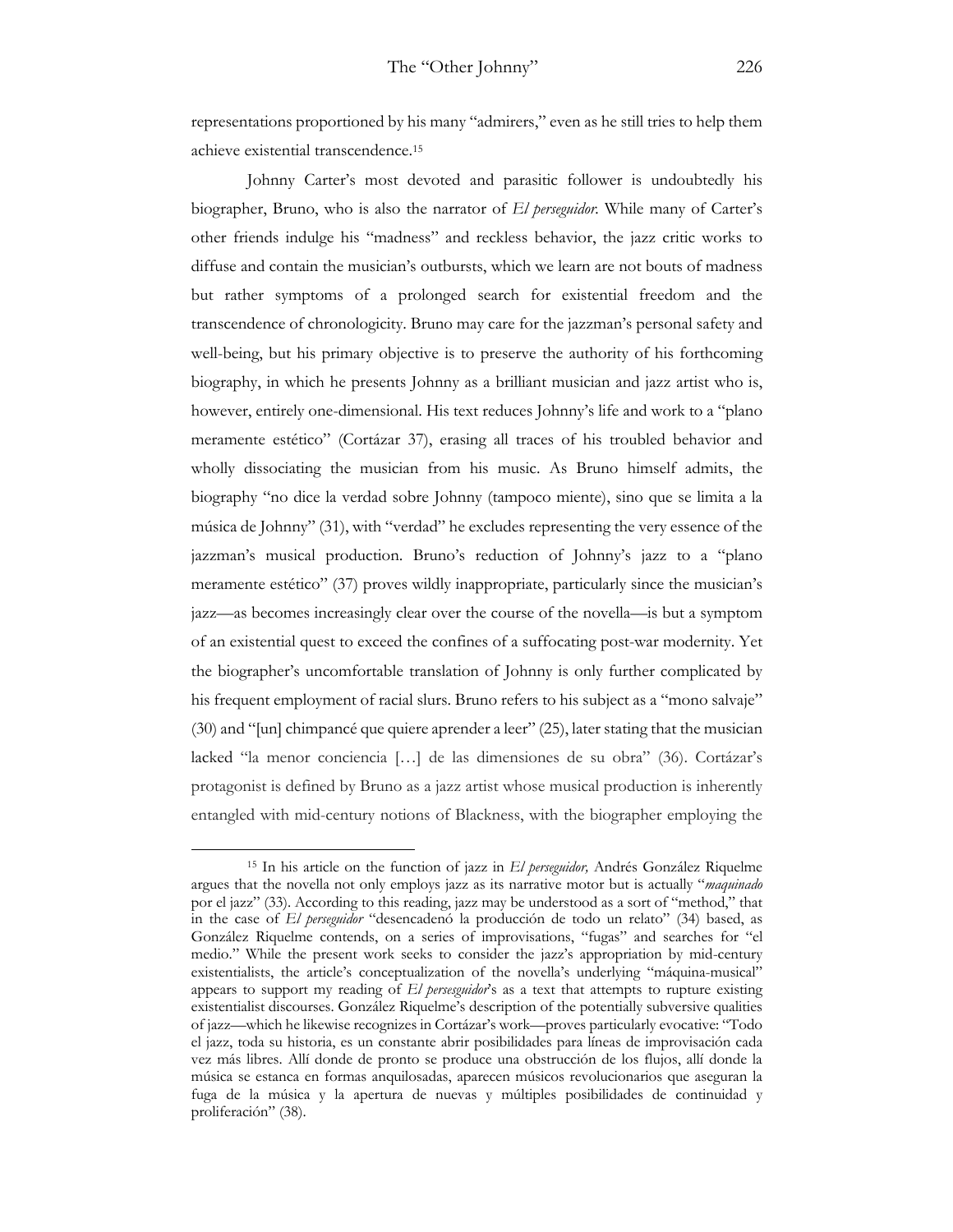racial epithets to advance his characterization of Johnny as a wild, instinctual artist not unlike those presented in Kerouac's *On the Road.* 

This notion that Black jazzmen produce music spontaneously and even mindlessly echoes Kerouac's descriptions of American jazzmen, as well as existentialist philosophers' belief in the "unique character" and "brutal sensitivity" of Black musicians (Despax qtd. in Strauss 1965, 583). Bruno's employment of racial slurs comparing Johnny to various primates—"chimpancé" (25), "mono salvaje" (30)—only compounds this characterization and produces an outright animalization of the artist. Despite Bruno's personal motivations for upholding an apocryphal portrayal of Johnny, the jazz critic seems to imply that his biography and its underlying racial imaginaries respond to larger cultural trends, trends which ultimately coopt his own bad faith.16 Indeed, in the novella's final pages, Bruno tries to justify his publication of a misleading biography by referencing the wants and expectations of his (white) readers:

Todo me inducía a conservar tal cual ese retrato de Johnny; no era cosa de crearse complicaciones con un público que quiere mucho jazz pero nada de análisis musicales o psicológicos, nada que no sea la satisfacción momentánea y bien recortada, las manos que marcan el ritmo, las manos que se aflojan beatíficamente, la música que se pasea por la piel, se incorpora a la sangre y a la respiración, y después basta, nada de razones profundas. (36)

According to the jazz critic, said "público" conceives of jazz as a highly physical and instinctual artform unique to Black jazzmen that invites viewers and listeners to share in the primitive, animalistic euphoria of its practitioners. According to this logic, Black jazz would hardly require the same "razones profundas" (36) necessary to interpret the more intentioned musical production of white artists. It is instead a corporeal experience that allows for the sort of escapism that, for those like Dean, proportions spontaneous bursts of existential transcendence. Bruno's biography, then, offers the public the jazzman they expect and, ultimately, clamor for. One would undoubtedly

<sup>16</sup> Despite problematic nature of his biography, Bruno does makes evident his understanding of Johnny's unique brilliance, and on a few occasions even expresses his misgivings about publishing a text that fails to accurately describe the jazzman in all his complexity. The jazz critic's narration of events and transcription of Carter's commentary oscillates between an authentic celebration of the artist's genius and a series of less-thanconvincing rejections of the American's intelligence. The relative transparency of *El perseguidor's* conflicted narrator—who denigrates Carter for fear of his biography's poor reception and an unwillingness to acknowledge his own bad faith—deflates the weight and believability of his most jarring criticisms. Bruno's dismissal of Johnny's artistry and true existential freedom most often appears either in the context of his stated concern that Carter may discredit his book or follow a moment of authentic reflection on the intentionality of Johnny's quest. Cortázar appears to ask his reader to peer through Bruno's most scathing critiques, whereas the descriptions of jazzmen produced by Dean and Sal in *On the Road* leave little room for alternative readings.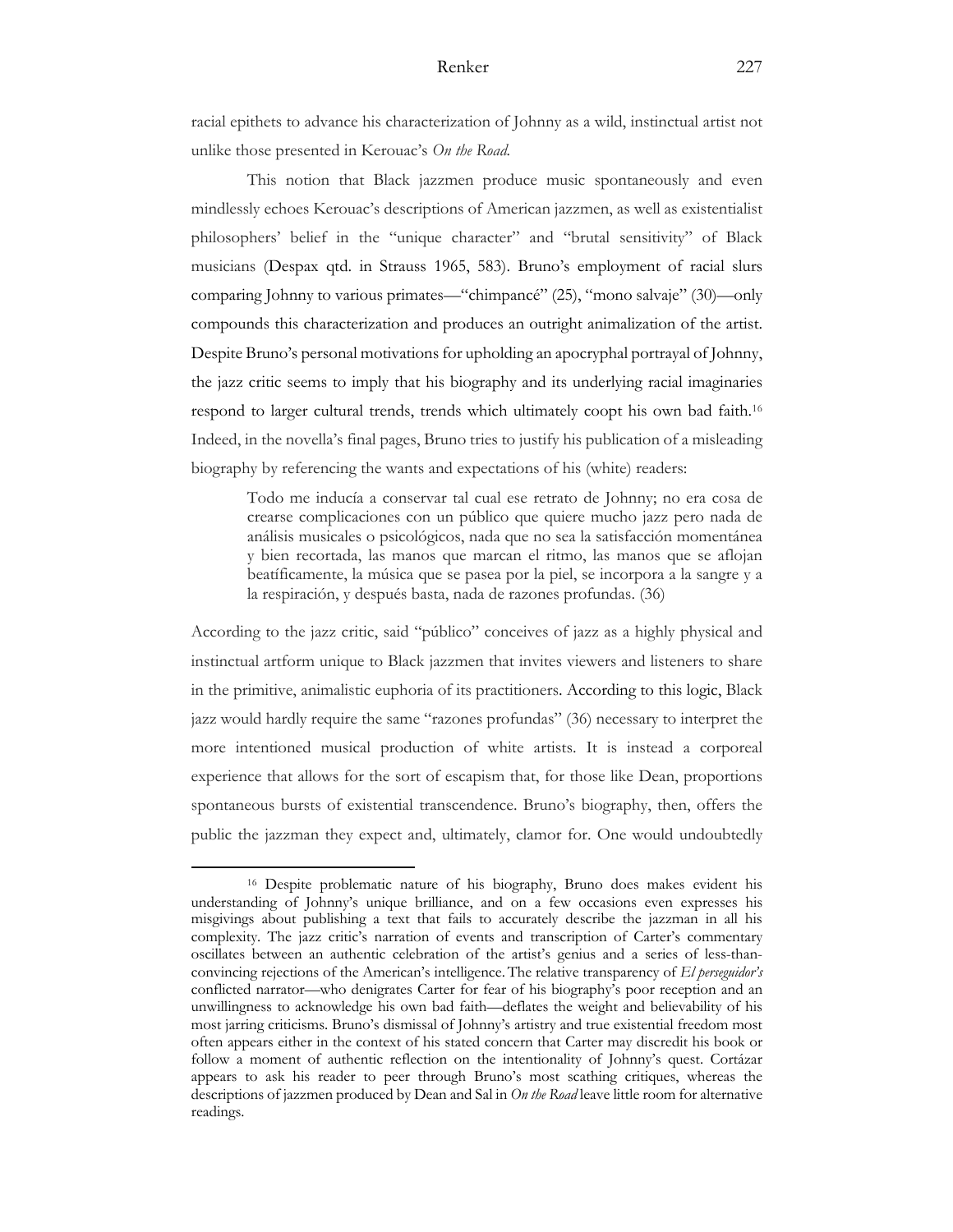find the likes of Beauvoir, Kerouac, Mailer and Sartre among this ambiguous "público que quiere mucho jazz pero nada de análisis musicales o psicológicos" (36), all of whom had—to some degree—fallen into the trap of sacrificing "razones profundas" for a romanticized fantasy of Black jazz. As James Baldwin puts it in his response to Norman Mailer's "White Negro," they sought out "their romance" at the expense of ignoring the nuances of the Black experience and, in turn, Black resistance (272).

If Cortázar parodically employs Bruno as a stand-in for jazz-enthusiast existentialists who refused to grapple with "razones profundas", his Johnny Carter brings to life the many Black jazz artists silenced and dehumanized by their racially charged theorizations. While Johnny's subjectivity, voice, and penchant for action occupy the entirety of the novella, it is the work's rambling first scene where the musician most poignantly defines himself against dominant racial imaginaries. In this first major scene, Bruno visits Johnny and his partner Dédée to inquire about the musician's lost saxophone and check in on his health. Right from the start, and as if verbally combatting the one-dimensionality of the jazz critic's forthcoming biography, Johnny starts alluding to his existential project and the intentionality of his seemingly wild behavior. Anticipating his later, more extensive meditations on duration, the jazzman makes multiple references to his aversion to time, complaining that "todo el mundo sabe las fechas menos yo" (3) and that "[se] sentiría mejor si pudiera [olvidarse] del tiempo" (3). He also notes that, as a boy, "en casa el tiempo no acababa nunca" (5). From there, Cortázar's protagonist starts to articulate the role of jazz music in his transcendence of chronologicity and his understanding of time itself: "La música me sacaba del tiempo, aunque no es más que una manera de decirlo. Si quieres saber lo que realmente siento, yo creo que la música me metía en el tiempo" (5). Carter's descriptions of being removed from chronological time closely resemble Dean's own understanding of "IT"—"Time stops. He's filling empty space with the substance of our lives' (Kerouac 195)—which Bem Giamo more neatly defines as "a transcendent state of pure excitement, [that stops] the felt experience of linear time screeching in its tracks" (29). Yet here it is the Black jazzman—and not, then, his white fans—who articulates a yearning to rebel against a society in which "the mechanical clock [is] the modern taskmaster that presides over every minute of our lives" (Judaken 2012, 10).

As becomes increasingly obvious over the course of the novella, the musical production of Cortázar's protagonist is but a byproduct of his larger quest to transcend the void that is modernity. Johnny's description of experiencing duration on the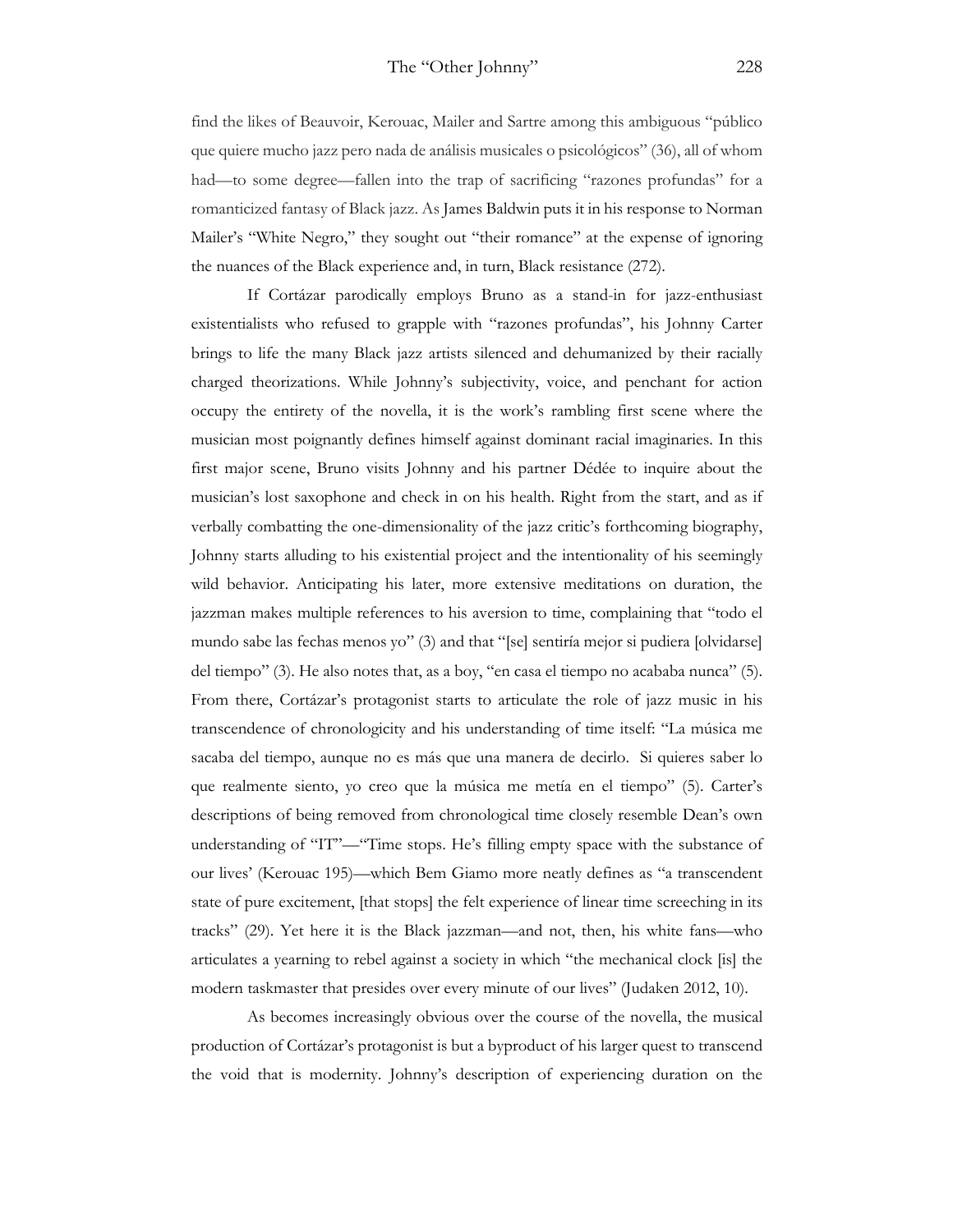metro—which appears in this same opening scene—reveals the depth of his existential project and unequivocally confirms that jazz is not the musician's only inroad:

> Apenas un minute y medio por tu tiempo, por el tiempo de esa […] Y también por el del *métro* y el de mi reloj, malditos sean. Entonces, ¿cómo puede ser que yo haya estado pensando un cuarto de hora, eh Bruno? ¿Cómo se puede pensar un cuarto de hora en un minuto y medio? Te juro que ese día no había fumado ni un pedacito ni una hojita—agrega como un chico que se excusa—. Y después me ha vuelto de suceder, ahora me empieza a suceder en todas partes. Pero—agrega astutamente—solo en el *métro* me puedo dar cuenta porque viajar en el *métro* es como estar metido en un reloj. Las estaciones son los minutos, comprendes, ese tiempo de ustedes, de ahora; pero yo sé que hay otro, he estado pensando, pensando…(9)

Johnny may struggle to articulate his experience of duration, but he undoubtedly succeeds in positing "his" time against "ese tiempo de ustedes," which he connects to the metro, "el reloj" and modernist conformity, more generally. The metro, with its uniform stations and regimented schedule, contrasts so severely with "Johnny's time" that it gives the impression of resisting the stale mechanizations of modernity from within. Yet Johnny's interactions with blatant symbols of modernity's omnipresence not only produce wonder and bewilderment—"Cómo se puede pensar un cuarto de hora en un minuto y medio?"—but full-fledged philosophical musings: "pero yo sé que hay otro […], he estado pensando, pensando…" (9). Advancing the jazzman's relatively vague references to time and being "metido en el tiempo" (5), Johnny's meditation on his experience of duration forces Bruno and the novella's reader to recognize him as a much intentioned existentialist thinker. Whereas the protagonist's "pero sé que hay otro" establishes his experiments as belonging to a general quest to escape an asfixiating modernity, "he estado pensando, pensando…" confirms that there is a method to his percieved "madness." Johnny is and has been thinking, and it is this thinking that has prompted his seemingly erradic behavior, which nevertheless stands apart from the recklessness of Kerouac's Dean, both due to its philosophical depth and the general ethical nature of the project as a whole. Johnny's experiences of duration, then, are neither functions of his jazz nor his Blackness. Instead they belong to a larger project aimed at achieving universal existential freedom and transendence.

As his description of the metro lays bare, the jazzman's rambling monologue only thinly veils his contemplation of modern existential concerns and significant misgivings about the processes of modernization that continued to transform post-war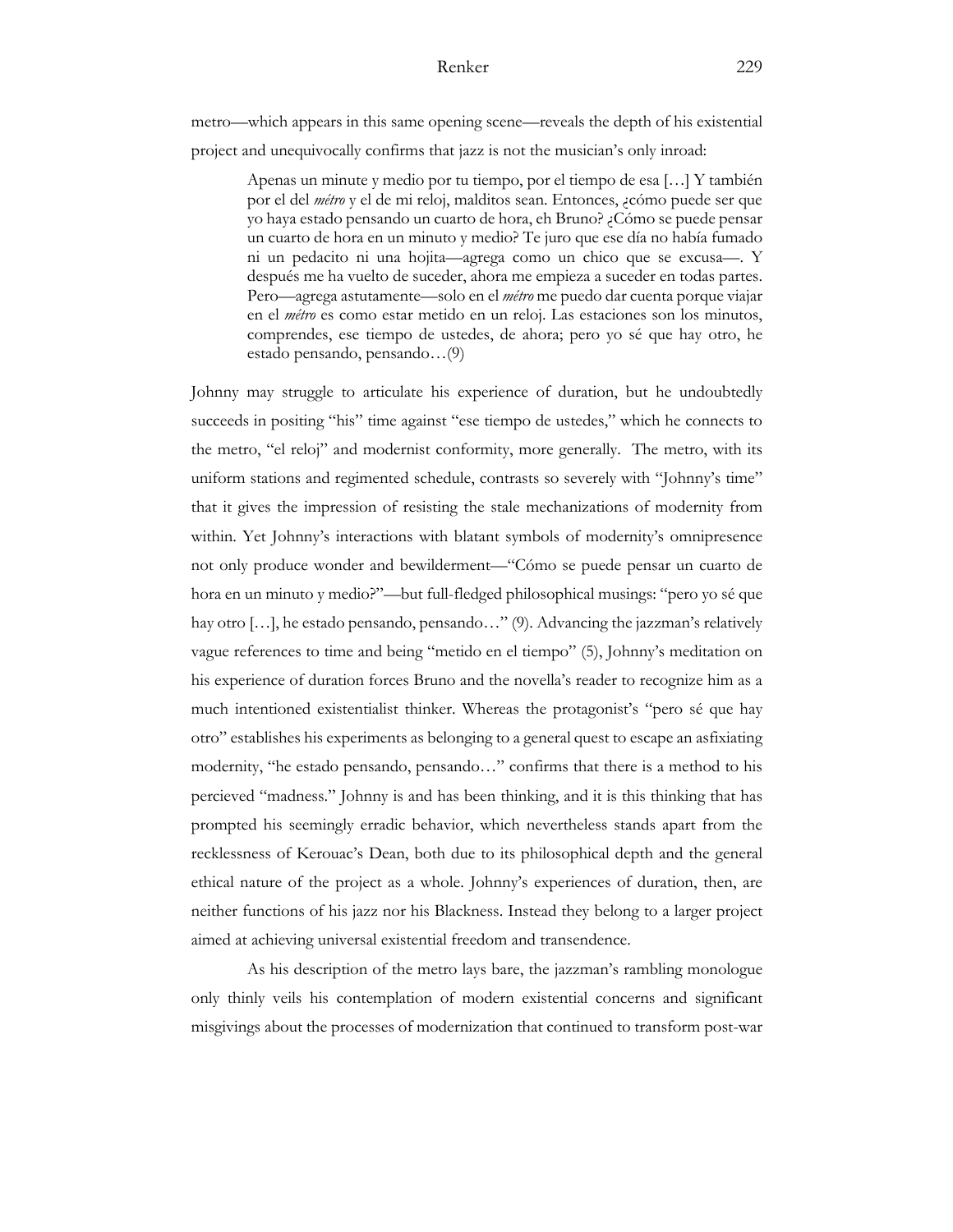Europe.17 Beyond establishing the intentionality of Johnny's quest, this striking first scene also begins to construct the jazzman as an existential saint, further conflating him with the "jazz gods" of Beauvoir, Kerouac, Mailer and Sartre, among others. Amid his meandering monologue, the musician complains that "[e]mpieza a hacer calor", which becomes a convenient excuse to disrobe and reveal the "hermosa cicatriz que [tiene] entre las costillas" (10). As Robin William Fiddian afirms, "the scar recalls unequivocally the stigmata which Christ displayed on the Cross" (155), a hypothesis that responds to a plethora of textual clues signaling Carter's similarity to Christ, including, of course, his initials, J. C. If Christ sought to absolve the world of sin, Johnny launches various experiments in order to, as he himself describes, "[encontrar] la manera [en que] podríamos vivir mil veces más de lo que estamos viviendo por culpa de los relojes, de esa manía de minutos y de pasado mañana" (9). He, too, hopes to save humanity, although in this case from an unhinged modernity that privileges consumption, mechanization and "los relojes". Yet more critically, Johnny's decision to reveal the marking evidences a desire to fully assert his own existential sainthood before the jazz critic's biography diminishes his power of self-expression. Unlike Kerouac's supposedly unknowing jazz gods, Cortázar's jazzman considers his scar—and, thus, his existential sainthood—to be a defining personality trait that stands apart from the sort of "baba" and pretension that coopt bad faith: "[p]ero sí soy yo, con mi pelo, esta cicatriz" (20). This conjugation of selfhood, hair—which likely serves as shorthand for Blackness and the stigmata-like scar proves evocative, with Johnny defining himself*,* his Blackness and his existential project in Christ-like terms. It is as if the protagonist, aware of the complex sanctification of the Black jazzman and his own objectification as an existential deity, appropriates the role in an attempt to present a more nuanced and complexly human jazz god. For Johnny's jazz god, Blackness is not equated with irrationality—as is the case in Kerouac's *On the Road*—but rather posited as an essential component of an identity defined by a yearning to move beyond the easy, the immediate and the superficial.

<sup>17</sup> In his introduction to *Situating Existentialism* (2012), Jonathan Judaken summarizes the shared concerns of mid-century existentialists who—should we accept Johnny Carter as a full-fledged existentialist—would have been his contemporaries: "Hispanic, African American, Jewish, and Christian existentialists were often dissonant voices in the midst of the freedom struggles of the colonized, women, homosexuals, and other outsiders that Ralph Waldon Emerson's termed 'invisible men.' Existentialists thus limned modernity and exposed its hollowness, revealing that it rested on a void. In reflecting on this nothingness, existentialists pulled up the anchors that ostensibly undergirded the European culture of high modernity" (11).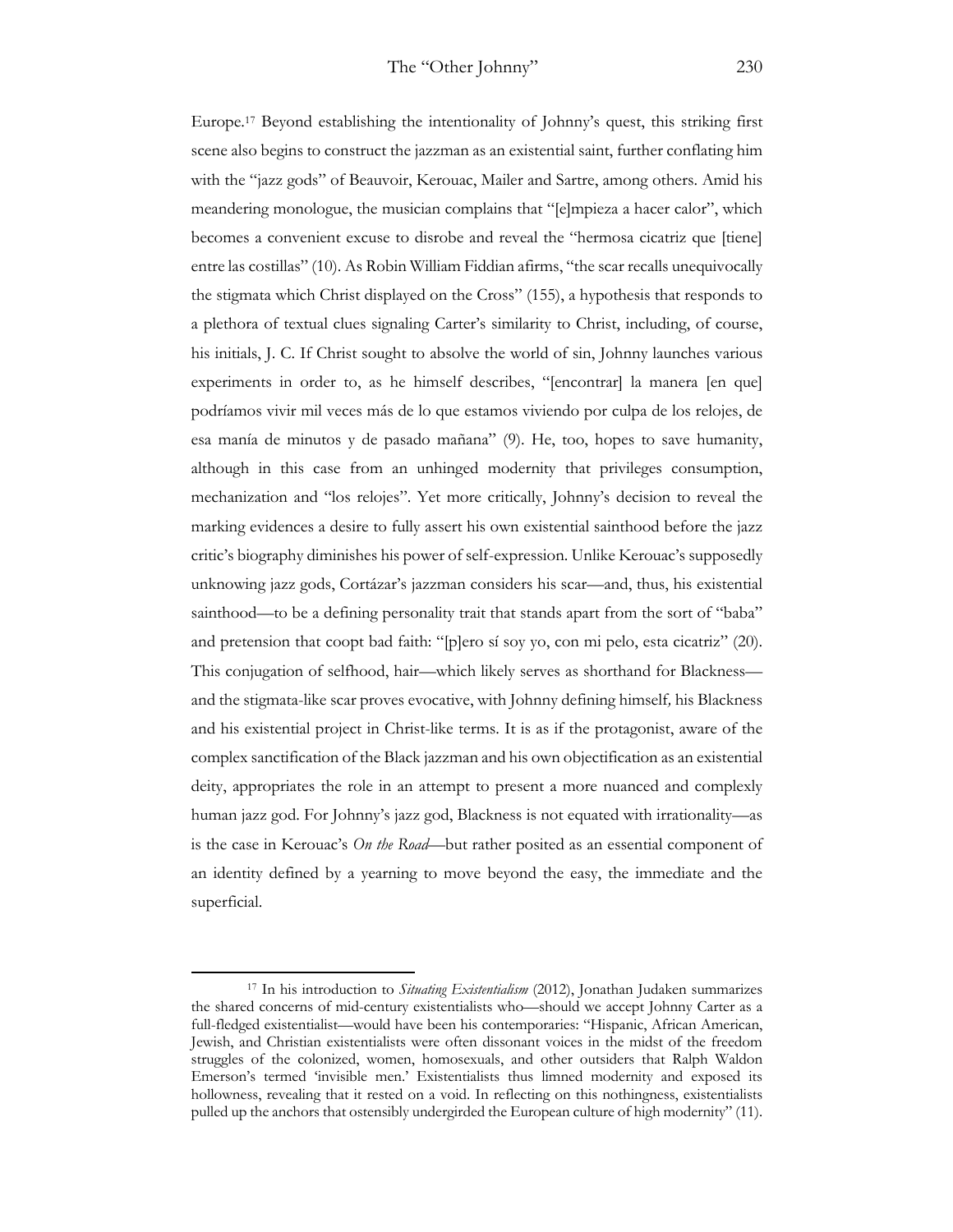Johnny's declaration of selfhood and sainthood comes just after his assertion that many of his contemporaries, like the white musicians he met in Kansas City, "[s]e creen sabios porque han juntado un montón de libros y se los han comido. […] viven convencidos de que lo que estudian y lo que hacen son cosas muy difíciles y profundas" (20). Compounding the radicality of the musician's "[p]ero sí soy yo, con mi pelo, esta cicatriz" (20), this criticism of the apparent staleness and stagnation of traditional intellectualism suggests that his own penchant for action, experimentation and sacrifice may yield a superior existential project. That, in this same chain of ideas, Johnny references his encounter with a white musician who "[p]arecía esperar que me sentara en la cama, maravillado de su cara blanca y su pelo bien peinado" (19) further complicates the matter by intimating that the entitlement and privilege of white intellectuals is precisely what prevents them from moving beyond the confines of an asphyxiating modernity. Cortázar's protagonist seems to fire back at the racial imaginaries of his existentialist contemporaries, many of whom, like Mailer, registered the limitations of white existential freedom by pointing to a lack of (Black) spontaneity, irrationality and madness. Contrasting his own projects and experiments with the general inaction of his white contemporaries, Johnny defines himself and the Black jazz god as figures grounded in action, whose active engagement with the modernity they wish to transcend echoes Beauvoir's notion that "[o]nly that in which I recognize my being is mine, and I can only recognize it where it is engaged […] The only reality that belongs entirely to me is therefore my act" (93).

Yet with action comes sacrifice, as the jazzman's stigmata-like scar anticipates. If Christ, while attempting to absolve the world of sin, is crucified by a society that does not yet understand him, Cortázar's jazz god experiments with jazz, drugs, and general recklessness in order to discover a way to transcend modernity and communicate his findings with his friends and followers. The scar and its reference to Christ's martyrdom, then, foreshadows the musician's eventual death and all but confirms Johnny's awareness of the burden he must bear in service of his project. In emphasizing the beauty of the marking—"Bruno, mira que hermosa cicatriz que tengo entre las costillas" (10)—the protagonist seems to accept death as an almost inevitable consequence of his quest, celebrating martyrdom as a fair tradeoff for universal existential freedom. In this sense, Cortázar reframes and reinterprets the sort of precarity, recklessness and forlornness fetishized by his existentialist contemporaries. Far from a function of his irrationality, Johnny's alarming behavior becomes evidence of his Christ-like commitment to action, transcendence and community. Even Bruno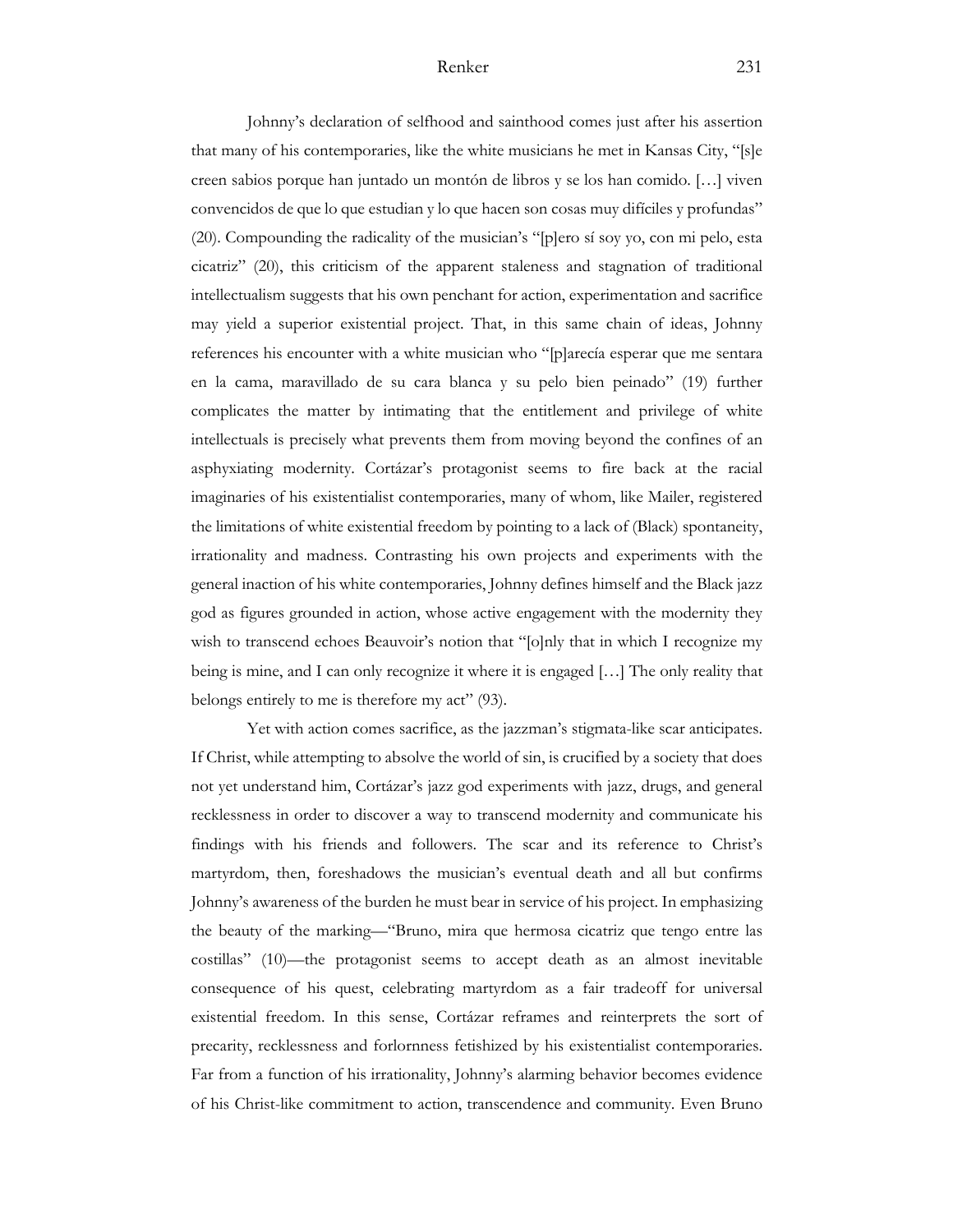presents Johnny's conduct as altruistic, reflecting that "cada vez que Johnny sufre, va a la cárcel, quiere matarse, incendía un colchón o corre desnudo por los pasillos de un hotel, está pagando algo por ellos, está muriéndose por ellos" (26). If the biographer's assertion corroborates Johnny's own declaration of sainthood and eventual martyrdom, it also helps tease out the musician's equally radical rupture of traditional power dynamics between Black jazz gods and their white followers. Whereas the music of Kerouac's jazz gods is appropriated and codified by thrill-seeking Beats, in *El perseguidor*  it is Johnny who consciously offers himself up to others, all in order to save his friends and followers from modernity's maladies. Even if Bruno's apocryphal biography speaks to the limitations of Johnny's agency, the intentionality of the jazzman's suffering still places him in a position of relative power, where it is he who purposefully creates, curates and communicates the experiences that Kerouac and his contemporaries write off as spontaneous, instinctual eruptions of Blackness.18

Johnny may not move to definitively block the publication of Bruno's text, but he does, however subtly, try to provide his biographer, his followers, and the novella's reader with an alternative set of discourses, interpretations and experiences, all of which prove the profound intentionality and seriousness of his existential sainthood. It is this commitment to communication that most radically distinguished Cortázar's protagonist from the voiceless jazz gods invented by his contemporaries. While Dean loses the last of his disciples at the end of *On the Road*, Johnny maintains the loyalty of his followers until death, even if their own bad faith prevents them from fully engaging with the jazzman's existential project. Fulfilling Simone de Beauvoir's conceptualization of the existentialist project as that which must privilege the movement "of the self towards the other, a transcendence" (Holveck 2002, 93), Cortázar's protagonist never gives up on trying to communicate the urgency of existential transcendence, even if this means

<sup>18</sup> Perhaps the work's most poignant example of Johnny's deliberate creation and curation is his eventual performance of "Amorous." At the recording studio, Johnny and his backing band start playing the number, with the jazzman producing three minutes of incredible music that abruptly ends with "un soplido capaz de arruinar la misma armonía celestial" (18). Despite the perceived brilliance of Johnny's solo, the jazzman begs for the recording to be destroyed—and, thus, not disseminated—precisely because it registers yet another failure to definitively exceed chronologicity, with that searing final note only marking the limitations of his jazz. Even if the jazzman's friends ultimately deny his request, the scene underlines Cortázar's polemic reframing of Johnny and his music. Firing back at his contemporaries' misreading of jazz music's spontaneity and improvisation as functions of its practitioner's Blackness, Cortázar's Johnny positions his musical production as a philosophical act of communication that must be respected as such. Just as Beauvoir, Mailer and Sartre would gawk at having an unfinished manuscript released to the public, Johnny too rejects the distribution of jazz that epitomizes an incomplete existential project and that, in turn, comes up short of communicating a road to transcendence.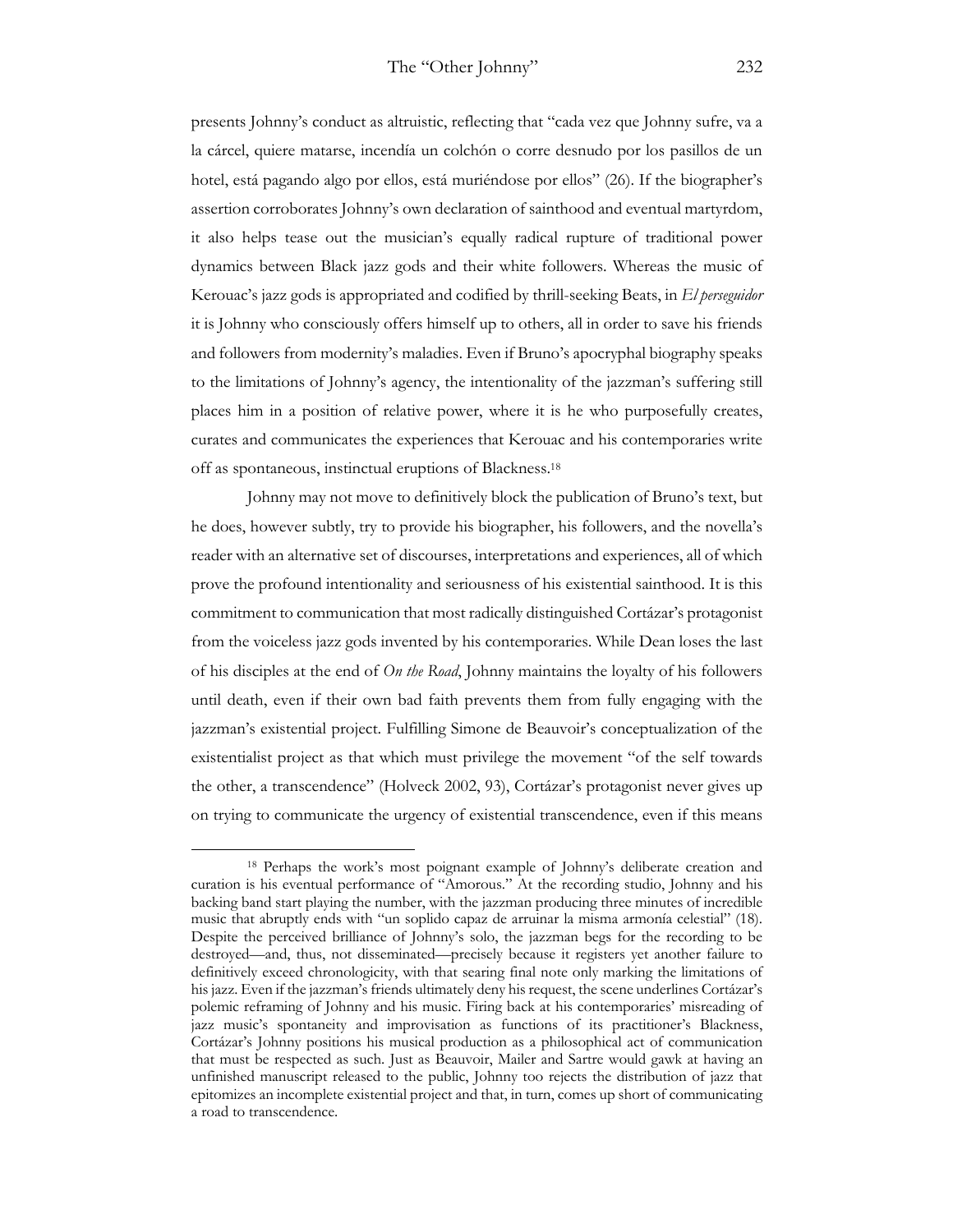that "está pagando algo por ellos, está muriéndose por ellos" (Cortázar 26). The extent to which Johnny sacrifices himself in order to advance his project—and inevitably redeem his friends and followers—similarly responds to Beauvoir's notion that the (successful) project must include "a spontaneity that desires, that loves, that wants, that acts" (93). As Cortázar lays bare, the jazzman "succeeds" not because he is Black or possesses an extraordinary existential freedom, but rather due to his unwavering commitment to the concrete triumph of universal freedom.

Cortázar's representation of Johnny as an intentioned existentialist deity, who is fully aware of the implications of his existentialist project, unequivocally challenges Kerouac's quiet suggestion that Dean's quest fails due to his whiteness. It also contests white existentialists'—both French and American—belief that jazz's singularity is a function of its Blackness. In basing his protagonist on the real-life jazz artist, Charlie Parker, Cortázar's novella dialogues with the likes of Beauvoir, Kerouac, Mailer, and Sartre, rebuking their shared misreading of Black jazzmen as spontaneous and irrational individuals who only happen to achieve existential freedom. Cortázar's novella, then, presents a narrative that runs entirely counter to innumerable misinterpretations of Johnny Carter/Charlie Parker and his contemporaries written by a generation of "Brunos" incapable of seeing beyond the jazzmen's Blackness. To this end, reading *El perseguidor* against Kerouac's *On the Road* elucidates the author's less-than-explicit concern for existentialism's race problem. If Kerouac's road novel proves emblematic of an uncomfortable transatlantic conjugation of jazz, Blackness and existential godliness, *El perseguidor* offers an alternative model, outing the parasitic violence of the many Brunos of the world and, in the process, elevating Black jazzmen to a position of power. While his *El perseguidor* includes a Black jazzman from the United States as the protagonist, Cortázar's mediations on race and existentialism would have had broader implications for existentialism's treatment of and accessibility to non-whites and non-Europeans—or non-North Americans—particularly those from the Global South. With his Johnny Carter, the Argentine author advocates for alternative approaches to long-standing existential questions, one that decentralizes the voices and misreading of white practitioners, while actively combating dominant racial imaginaries and their corresponding "bad faith."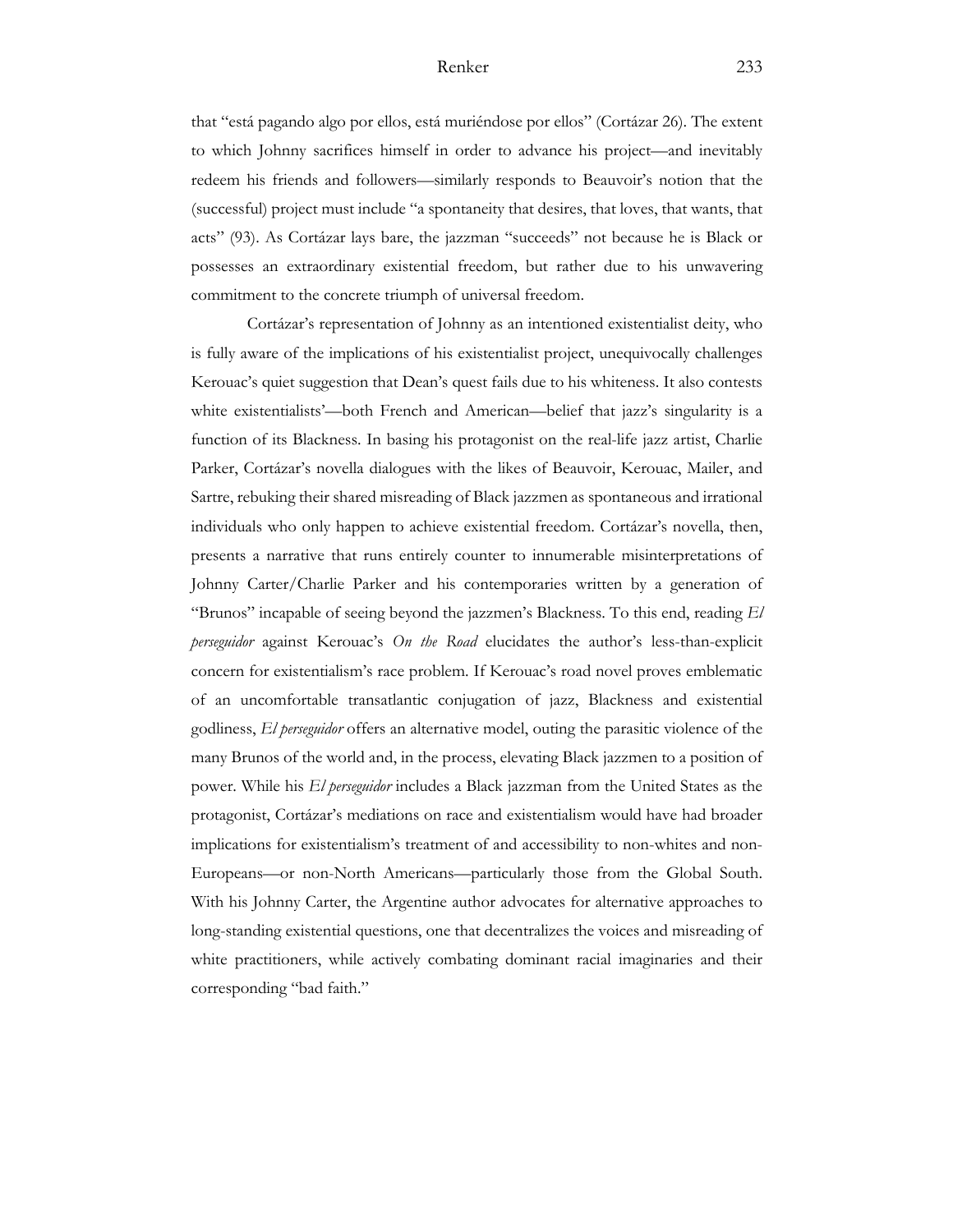#### **Works Cited**

- Baldwin, James. *Collected Essays.* Edited by Toni Morrison. New York: Library Classics of the United States, 1998.
- Bellos, David. "Introduction." *The Plague, The Fall, Exile and Kingdom, and Selected Essays, Everyman's Library*, by Albert Camus. London: Everyman's Library, 2004. ixxxi.
- Bracamonte, Jorge. "Cuestiones existencialistas desdeobras de Cortázar, Pla y Di Benedetto." *El hilo de la fábula,* no. 15 (2015): 91-102.
- Cortázar, Julio. *El Perseguidor*. LecturasPDF. http://espanol.freeebooks.net/ebook/El-perseguidor/pdf?dI8preview.
- \_\_\_. "*La nausea,* por Jean-Paul Sartre." *Julio Cortázar Obra Crítica/2.* Edited by Jaime Alazraki. Madrid: Alfaguara, 1994. 107-108.
- \_\_\_. *Julio Cortázar Obra Crítica 1.* Edited by Saúl Yurkiévich. Madrid: Alfaguara, 1995. 15-30.
- Cotkin, George. *American Existentialism.* Baltimore: The Johns Hopkins University Press, 2003.
- \_\_\_. "Punching Through the Pasteboard Masks." *Situating Existentialism: Key Texts in Context*. Edited by Jonathan Judaken and Robert Bernasconi. New York: Columbia University Press, 2012. 123-144.
- De Beauvoir, Simone. *Philosophical Writings.* Edited by Margaret A. Simons with Marybeth Timmermann and Mary Beth Mader. Champaign: University of Illinois Press, 2004.
- Fiddian, Robbin William. "Religious Symbolism and the Ideological Critique in 'El Perseguidor' by Julio Cortázar." *Revista Canadiense de Estudios Hispánicos*, vol. 9, no. 2, (1985): 149–163.
- Felkel, Robert W. "The Historical Dimension in Julio Cortázar's 'The Pursuer.'" *Latin American Literary Review*, vol. 7, no. 14 (1979): 20-27.
- Harris, Mark D. "Existence, Nothingness, and the Quest for Being: Sartrean Existentialism and Julio Cortázar's Early Short Fiction. *Latin American Literary Review,* vol 34, no. 74 (2009): 5-25.
- Holveck, Elanore. *Simone De Beauvoir's Philosophy of Lived Experience: Literature and Metaphysics*. Lanham: Rowman & Littlefield, 2002.